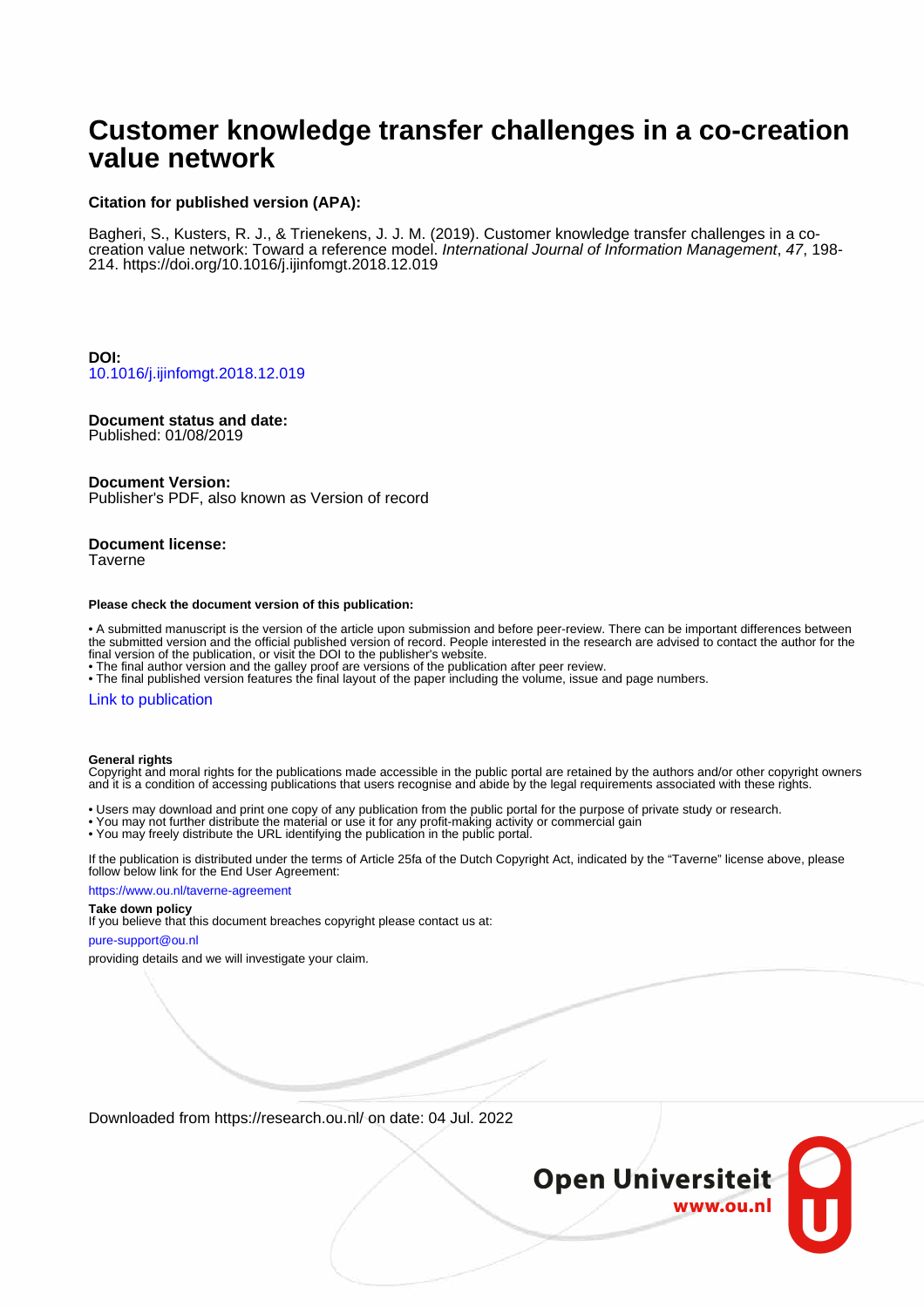Contents lists available at [ScienceDirect](http://www.sciencedirect.com/science/journal/02684012)



International Journal of Information Management

journal homepage: [www.elsevier.com/locate/ijinfomgt](https://www.elsevier.com/locate/ijinfomgt)

# Customer knowledge transfer challenges in a co-creation value network: Toward a reference model



# Samaneh Bagheri<sup>\*</sup>, Rob J. Kusters, Jos J.M. Trienekens

*Information Systems Group, Department of Industrial Engineering & Innovation Sciences, Eindhoven University of Technology, Eindhoven, the Netherlands*

#### ARTICLE INFO

ABSTRACT

*Keywords:* Customer knowledge transfer challenges Co-creation value network Integrated solutions Reference model

In today's interconnected global marketplace, where customers have become increasingly knowledgeable and empowered, a customer-centric view is becoming a prominent differentiating strategy for firms. Accordingly, firms with the aim of delivering a seamless customer experience strive to offer integrated solutions. This quite often relies on inter-organizational collaboration in the context of a value network In this context, customerrelated knowledge is regarded as one of the primary sources in the provisioning process of integrated solutions. This, in turn, implies the importance of effective sharing of customer knowledge among actors of a value network.

Customer knowledge transfer is difficult due to some recognizable challenges such as a lack of trust. Because of the added complexity of a value network, achieving a shared understanding among actors about customer knowledge transfer challenges in a value network setting (VN-CKTC) might be more difficult. A systematic and comprehensive overview of the VN-CKTC (in the form of a reference model) might support this by providing additional structure.

Although scholars have long studied knowledge transfer challenges within business network settings, they are usually limited in scope and their resulting challenges differ widely. Therefore, they provide insufficient coverage of the possible challenges. A more comprehensive view is thus needed. Our research aims at designing and validating a reference model that provides a systematic and wider spectrum of possible VN-CKTC. To this end, a design science research approach is followed. In the design phase, by conducting a systematic literature review followed by a structured classification, a reference model of VN-CKTC is designed. In the evaluation phase, the validation of this designed artifact is evaluated in a value network setting by conducting multiple case studies. The results of this study give us both theoretically and context-specific descriptions of the significant relevant of these challenges.

The proposed reference model provides a rich picture of VN-CKTC. Decision makers of value networks can use this reference model as a means to achieve a shared understanding about customer knowledge transfer challenges and to come to an agreement on these challenges. They can also apply it to be aware of which challenges to focus on, so they are provided with a much stronger basis to make better-informed decisions to address and mitigate these challenges.

#### <span id="page-1-1"></span>**1. Introduction**

Value co-creation through business networking has attracted increasing interests in different industrial sectors in which the design and delivery of integrated solutions for the customers is the central point ([Chuang & Lin, 2015](#page-16-0); [Frow et al., 2014\)](#page-16-1). Value co-creation is based on a customer-centric view on collaboration with the aim of delivering a seamless customer experience ([Chuang & Lin, 2015;](#page-16-0) [Hakanen &](#page-17-0) [Jaakkola, 2012](#page-17-0); [Johannessen & Olsen, 2010](#page-17-1)). Integrated solutions refer

to a customized bundle of products and services which are jointly provided by multiple actors to offer unified responses to customer problems ([Hakanen & Jaakkola, 2012](#page-17-0); [Johannessen & Olsen, 2010](#page-17-1)). Integrated solutions provision is a complex and knowledge-intensive process which is often beyond the capability of an individual firm ([Frow](#page-16-1) [et al., 2014\)](#page-16-1). It thus drives the formation of a co-creation value network. It refers to a business network of autonomous actors (e.g., service providers, customers) with heterogeneous operating environments and diverse interests, dynamically collaborating and jointly creating mass

*E-mail address:* [s.bagheri@tue.nl](mailto:s.bagheri@tue.nl) (S. Bagheri).

<https://doi.org/10.1016/j.ijinfomgt.2018.12.019>

Received 17 September 2018; Received in revised form 23 November 2018; Accepted 28 December 2018 Available online 12 March 2019 0268-4012/ © 2019 Elsevier Ltd. All rights reserved.

<span id="page-1-0"></span><sup>⁎</sup> Corresponding author at: Information Systems Group, Department of Industrial Engineering & Innovation Sciences, Eindhoven University of Technology, Postbus 513, 5600, MB, Eindhoven, the Netherlands.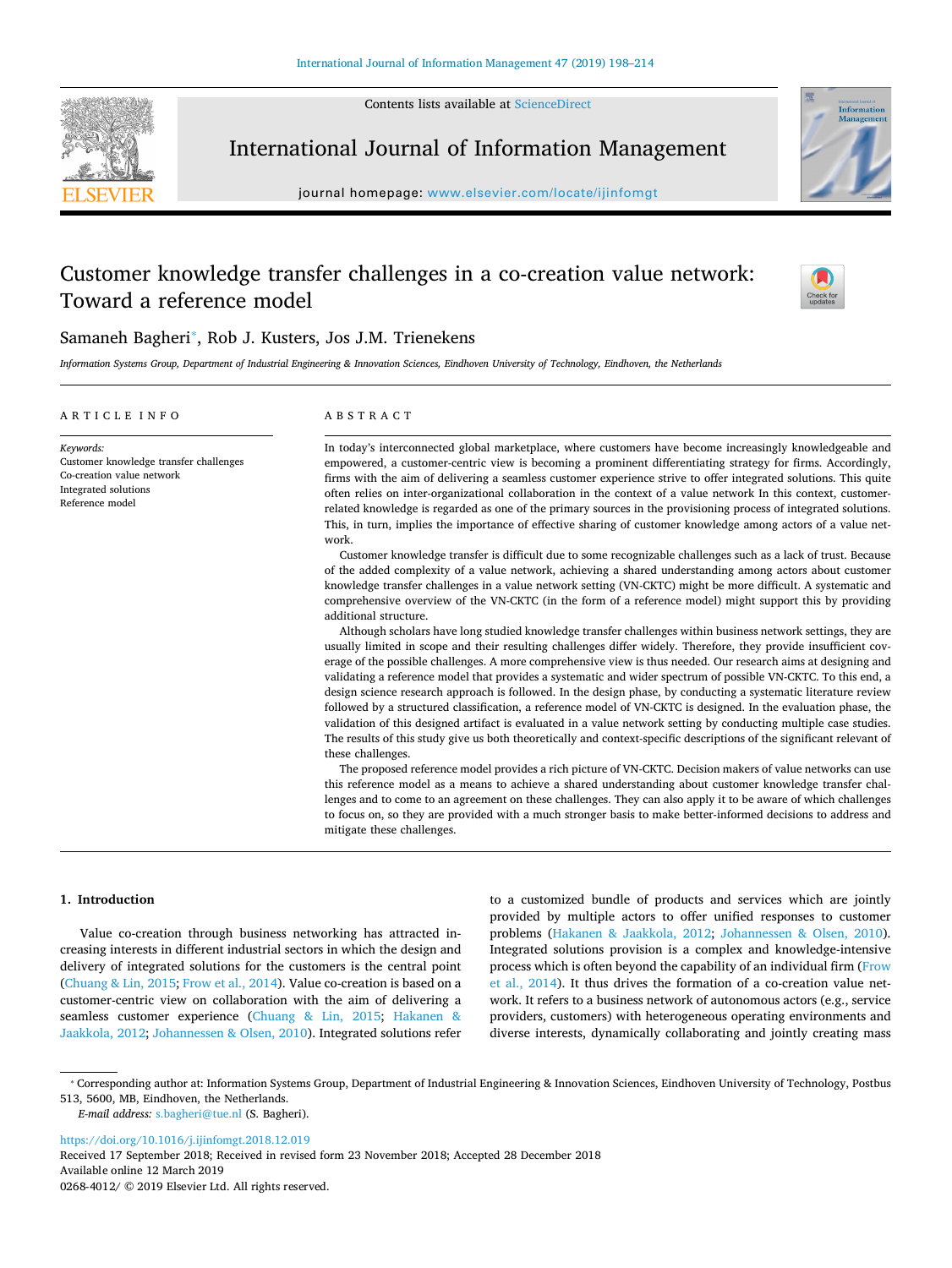customized integrated solutions [\(Hakanen, 2014;](#page-17-2) [Lusch, Vargo, &](#page-17-3) [Tanniru, 2010\)](#page-17-3). In the context of value networks, each actor focusses on its core competencies and works with others to access and integrate the complementary resources required for co-creating integrated solutions ([Lusch et al., 2010](#page-17-3); [Rehm, Goel, & Junglas, 2016](#page-17-4)).

The integrated solution provision process starts from understanding the customer regarding problems, value creation process, and the context of use. Here customer-related knowledge is imperative for such an understanding ([Ballantyne & Varey, 2006](#page-16-2); [Ojasalo, Koskelo, &](#page-17-5) [Nousiainen, 2015](#page-17-5); [Payne, Storbacka, & Frow, 2008](#page-17-6)). Prior studies suggest that customer knowledge transfer among actors enables a better understanding of customer needs, which in turn leads to improved integrated solutions offerings [\(Ballantyne & Varey, 2006](#page-16-2); [Chuang & Lin,](#page-16-0) [2015;](#page-16-0) [Hakanen, 2014;](#page-17-2) [Trkman & Desouza, 2012\)](#page-17-7). Such knowledge transfer is also required for creating and using network-level knowledge which is beyond the boundaries of an individual actor [\(Trkman &](#page-17-7) [Desouza, 2012\)](#page-17-7). Customer knowledge transfer within a value network refers to multidirectional sharing of customer-related knowledge relevant to integrated solution provision processes among actors ([Bagheri, Kusters, & Trienekens, 2015\)](#page-16-3).

Despite the many substantial benefits claimed for sharing knowledge in network settings, it is a difficult task. This may be due to a variety of challenges such as power asymmetry ([Kembro, Näslund, &](#page-17-8) [Olhager, 2017\)](#page-17-8), lack of trust among actors ([Nidhra, Yanamadala, Afzal,](#page-17-9) [& Torkar, 2013](#page-17-9); [Pirkkalainen & Pawlowski, 2014](#page-17-10)), and fear of losing competencies [\(Zahedi, Shahin, & Babar, 2016\)](#page-17-11). The term challenge refers to "any barrier, issue, difficulty, obstacle, or problem that might prevent or hinder a single person, a group, an organization, or a network of firms from reaching an objective and achieving success in a specific context, when the challenge is related to acting or working in a collaborative cross-border setting" [\(Pirkkalainen & Pawlowski, 2014](#page-17-10)).

Furthermore, the situation of a value network is often more complex in comparison to the other types of business networks (due to, for instance, lack of a central decision maker, dynamic collaboration, interdependence, coordination, and diversity of interests and backgrounds of the heterogeneous actors) which might lead to increased relational, behavioural as well as structural difficulties ([Bertoni & Larsson, 2010](#page-16-4); [Camarinha-Matos, 2014;](#page-16-5) [Kembro et al., 2017](#page-17-8)). Due to this added complexity, achieving a shared understanding among actors about customer knowledge transfer challenges in a value network setting (VN-CKTC) might even be more difficult. This shared understanding about VN-CKTC is essential otherwise, because of different expectations and communication gaps, value network actors may have perceptual differences on VN-CKTC which in turn may result in different actions to address such challenges [\(Ghobadi & Mathiassen, 2016;](#page-16-6) [Trkman &](#page-17-7) [Desouza, 2012\)](#page-17-7). A systematic and comprehensive overview of the VN-CKTC (in the form of a reference model) might support this by providing additional structure.

In general, a reference model is a generic abstract conceptual framework that describes essential elements of a particular domain that helps to establish a common understanding about that domain, and that can be used as a reference for the development of specific models ([Ahlemann, 2009](#page-16-7); [Frank, 2007;](#page-16-8) [Thomas, 2005\)](#page-17-12). A reference model has advantages such as:

# 1) It can be used as a template to facilitate communication [\(Ahlemann,](#page-16-7) [2009](#page-16-7); [Frank, 2007](#page-16-8); [Reinhartz-Berger, Soffer, & Sturm, 2010\)](#page-17-13).

2) It assists in creating a shared understanding ([Frank, 2007\)](#page-16-8).

Although prior studies have studied knowledge transfer challenges within a business network setting, they are limited in scope and their resulting challenges differ widely [\(Hicks, Culley, & Mcmahon, 2006](#page-17-14); [Pirkkalainen & Pawlowski, 2014;](#page-17-10) [Trkman & Desouza, 2012](#page-17-7); [Zahedi](#page-17-11) [et al., 2016\)](#page-17-11). Therefore, there is little agreement among existing works leading to a fragmented picture on potential relevant challenges (more detailed information is available in Sections [2](#page-2-0) and [5\)](#page-9-0). An integrated

view that covers potential relevant challenges more systematically is thus required. For this, in this research, we suggest systematically identifying and classifying relevant challenges from literature. We opted to use a systematic literature review because it enables a more reliable systematic search for qualified information [\(Tranfield, Denyer,](#page-17-15) [& Smart, 2003](#page-17-15)).

The objective of this study is to design and validate a reference model of VN-CKTC which by providing a systematic view on the relevant challenges aims to facilitate creating a shared understanding about VN-CKTC among actors of a value network. To this end, we are following a design science research approach [\(Hevner, March, Park, &](#page-17-16) [Ram, 2004;](#page-17-16) [Peffers, Tuunanen, Rothenberger, & Chatterjee, 2007](#page-17-17)). In the design phase, by conducting a systematic literature review, followed by a structured classification, the VN-CKC reference model is designed. In the evaluation phase, the validation of this designed artifact is done in a value network setting by conducting multiple case studies.

This study contributes to the literature on knowledge transfer challenges in a value network setting in twofold. Firstly, following a well-structured methodology, this VN-CKTC reference model provides a systematic view of the various kinds of customer knowledge transfer challenges within a network setting. Secondly, in the evaluation phase besides validation of this reference model, arguments of a representative actor of eight value networks about the relevance and importance of these challenges in real-life value network settings, based on their experiences, brings additional insights on such challenges in the complex situation of value networks.

The outline of the paper is as follows. Section [2](#page-2-0) provides an overview of the research background. The research methodology is described in Section [3](#page-3-0). Section [4](#page-8-0) presents the research results. Discussion on the research results and limitations and implication for practice and research is given in Section [5](#page-9-0). Finally, the conclusions and future work are presented in Section [6.](#page-14-0)

### <span id="page-2-0"></span>**2. Related work**

In this section, we provide an overview of the state of the art related to this paper. We look at knowledge transfer challenges in business network settings in general and in a value network setting in particular. The term "business network," refers to a set of autonomous and interdependent business organizations that engage in collaboration to achieve a specific business goal [\(Grefen et al., 2018](#page-17-18)).

The importance of knowledge transfer has been emphasized in a value network setting ([Grönroos, 2004](#page-17-19); [Matthyssens & Vandenbempt,](#page-17-20) [2008;](#page-17-20) [Ranjan & Read, 2016\)](#page-17-21). Recently [Bertoni and Larsson \(2010\)](#page-16-4) through a case study has identified seven individual-related challenges (e.g., trust and awareness) relating to knowledge sharing among design teams involved in developing integrated solutions in a value network setting. However, Bertoni and Larsson's work only provides a limited list of individual challenges. So, it gives a narrow focus on VN-CKTC and a wider view on such challenges is still missing.

We also looked at knowledge transfer challenges on the broader research area of business networks where several studies have identified various types of challenges (e.g., [\(Duan, Nie, & Coakes, 2010](#page-16-9); [Haug, Stentoft Arlbjørn, Zachariassen, & Schlichter, 2013](#page-17-22); [Lin, Wu, &](#page-17-23) [Yen, 2012](#page-17-23); [Pirkkalainen & Pawlowski, 2014;](#page-17-10) [Yang & Maxwell, 2011](#page-17-24); [Zahedi et al., 2016\)](#page-17-11)). However, the results of our review are quite mixed by the different efforts. In some studies, the focus is limited to examining a small and selected set of knowledge transfer challenges in a business network setting. For example, while Haug et al. [\(Haug et al.,](#page-17-22) [2013\)](#page-17-22) focus on information quality challenges and identified 12 challenges, [Cumberland and Githens \(2012\)](#page-16-10) investigate challenges associated with tacit knowledge transfer and identified another five type of challenges. In some other studies, a more extensive lists of knowledge transfer challenges in a business network setting are identified (e.g., ([Lin et al., 2012;](#page-17-23) [Nidhra et al., 2013](#page-17-9); [Pirkkalainen & Pawlowski, 2014](#page-17-10);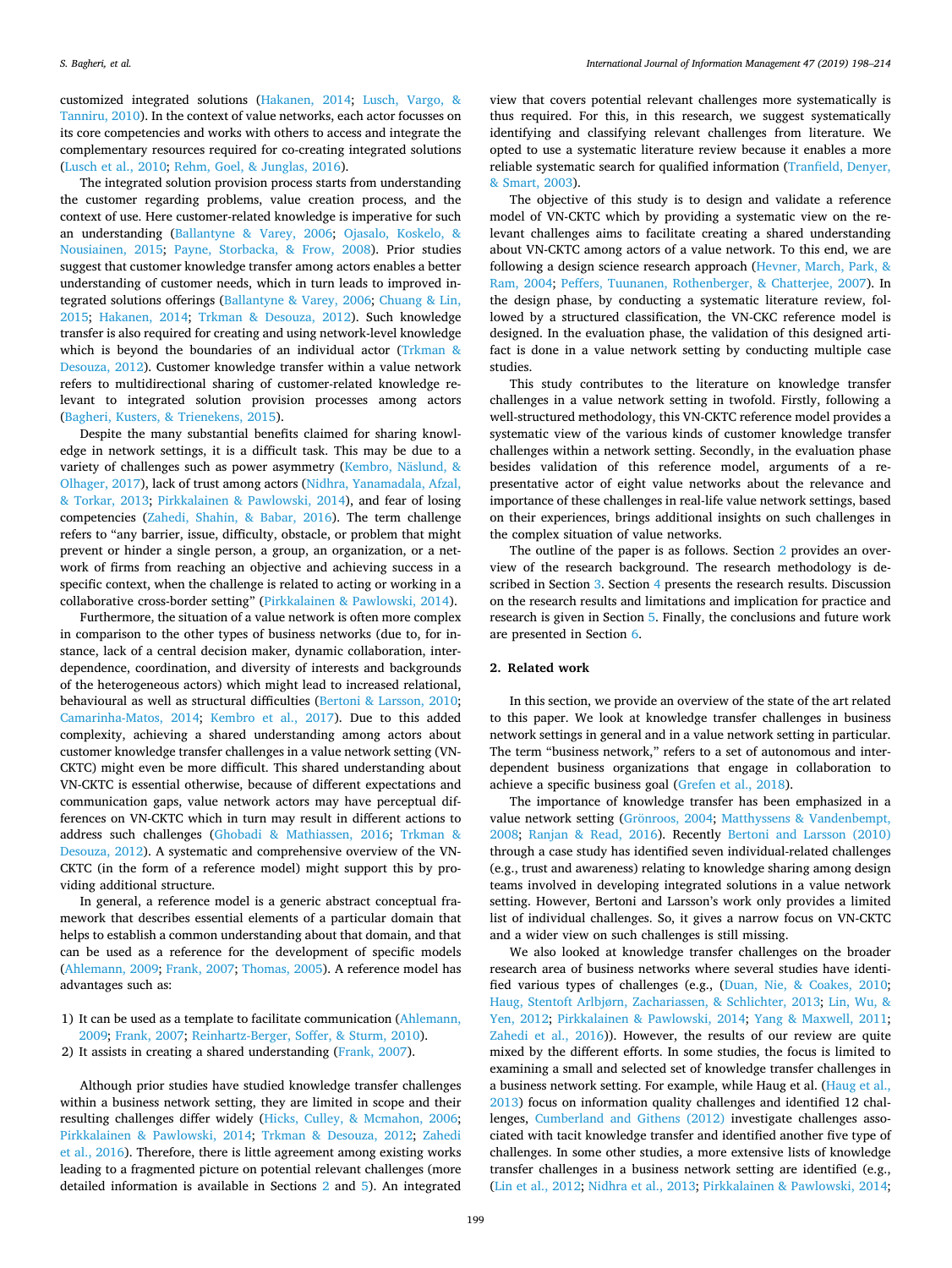*S. Bagheri, et al. International Journal of Information Management 47 (2019) 198–214*

[Zahedi et al., 2016\)](#page-17-11). But a list proposed by one author differs from another. These differences indicate that there is an insufficient agreement between scholars about the underlying challenges. We come back to this comparison in Section [5.](#page-9-0) In addition, not all papers clearly explain a process of developing a classification framework [\(Kembro et al.,](#page-17-8) [2017\)](#page-17-8).

In summary, although these studies provide useful insights and relevant information, they depict a partial view on knowledge transfer challenges in network settings and their resulting challenges differ widely diverse. Therefore, none of the existing classification frameworks sufficiently covers the possible challenges.

#### <span id="page-3-0"></span>**3. Research methodology**

The objective of this study is to design and validate a reference model of VN-CKTC, which by providing a systematic on the relevant challenges, aims to facilitate a shared understanding among actors of a value network about the challenges associated with customer knowledge transfer in a value network setting. To achieve this research objective, a two-phase research project following a design science approach was conducted. Design science research is an iterative approach for the design and evaluation of an artifact, where steps in the iteration take both relevance (i.e., the importance for the application field) and rigor (i.e., alignment with the academic state of the art) into account ([Hevner et al., 2004;](#page-17-16) [Peffers et al., 2007\)](#page-17-17). According to design-andevaluation cycle, in this study these steps were followed:

- 1) Problem identification and motivation (Section [1](#page-1-1) and [2](#page-2-0))
- 2) Design (Section [3.1](#page-3-1))
	- A systematic literature review (SLR)
	- Structured classification
- 3) Evaluation (Section [3.2](#page-4-0))
	- Validation of the designed artifact in a case situation

4) Suggestion for the redesign of the reference model if required (Section [4](#page-8-0))

For the design phase, for the sake of readability, both approach and results are presented in Section [3.1](#page-3-1). For the evaluation phase, only the approach is given in Section [3.2.](#page-4-0) The results of validation are provided separately in Section [4.](#page-8-0)

#### <span id="page-3-1"></span>*3.1. Design phase*

This study aimed at developing a comprehensive and systematic overview of customer knowledge transfer challenges in a value network setting. To select the most appropriate research approach to identify these challenges, we consider two potential research approaches: a Grounded theory and a systematic literature review (SLR). A grounded theory research approach aims to explore challenges directly from empirical data. It is based on an iterative research process of adding new sample case which should be continued until data saturation is reached ([Goulding, 2005](#page-16-11)). However, a value network is an emerging field. Thus finding enough proper cases, which have rich experience of long-term collaboration with customers, to support the comprehensive identification of the challenges and to reach a saturation point might be a time-consuming process. Also in an immature situation of a value network, it is likely that the results are based more on people's ideas than on their real experiences.

The second option is to identify the challenges from existing literature in business network settings by conducting a SLR. A value network is regarded as a specific type of business networks. Therefore, knowledge transfer challenges in a business network setting are also relevant to a value network setting. The investigation of knowledge transfer challenges in a business network setting has been the focus of a number of research studies. Thus literature provides a sufficient basis for identifying the challenges. Consequently, we selected the second

option. The SLR is a systematic research approach enables a comprehensive search for identifying relevant challenges ([Kitchenham &](#page-17-25) [Charters, 2007](#page-17-25); [Tranfield et al., 2003](#page-17-15)), so it fits with our research objective.

Although by using the SLR approach the theoretical relevance of the challenges can be supported, their practical validation within a value network setting needs to be evaluated empirically. To confirm their practical relevance for a value network setting, we use a case study research approach (Section [3.2\)](#page-4-0).

The design phase of this study consisted of two parts:

#### 1 SLR

#### 2 Structured classification

In part 1, for the identification of the customer knowledge transfer challenges in a business network, an SLR was conducted in the threestep process following the guidelines of ([Kitchenham & Charters, 2007](#page-17-25)):

- Step 1: Planning the review
- Step 2: Conducting the review
- Step 3: Drawing conclusions

In step 1, after identification of the need to conduct the SLR, a research question was formulated as "what are customer knowledge challenges in business network settings?" and a review protocol was developed. This protocol consists of a search space, a set of keywords, inclusion/exclusion criteria, and a data extraction approach. The search space of this study encompassed Emerald, Elsevier, Wiley, IEEE, and Springer databases, as they cover many publications in this field and are often used in such studies [\(Haug et al., 2013\)](#page-17-22). To do the search in the selected databases, relevant keywords were listed and combined by Boolean operators (see [Table 1\)](#page-3-2).

Regarding the inclusion criteria, we selected articles focused on both knowledge transfer challenges and one kind of business networking, with the further provision that they must have been published in English language peer-reviewed publications. Articles were excluded if knowledge transfer challenges were only one among its topics, or if challenges were examined from a single firm perspective rather than from a network view.

For structuring the data extraction process, we designed a data extraction form. This included publication information, the title and the explanation of the challenges as described in the source.

In step 2, the search was done which led to identifying 6720 primary sources. After deleting duplicates, the titles and abstracts of the articles were reviewed based on inclusion and exclusion criteria. In the end, 52 articles were selected for full review and data extraction. The appendix enlists the papers included in this review. From these articles, a set of 268 knowledge transfer challenges were extracted.

In step 3, from the identified long list of challenges we observed that the results were mixed and that some challenges contained similar contents, originating from different studies. A structured approach towards ordering the results is required which leads to part 2.

In part 2 of the design phase, the extensive list of identified knowledge transfer challenges was classified in a structured way to

<span id="page-3-2"></span>

| Table 1 |  |                                         |  |
|---------|--|-----------------------------------------|--|
|         |  | Keywords used in the systematic review. |  |

| Explicit knowledge<br>And<br>Transfer<br>And<br>or<br>or<br>or<br>Tacit knowledge<br>Exchange<br>or<br>or<br>or<br>Information<br>Sharing<br>or<br>or<br>or<br>knowledge<br>Flow<br>0r | Value network<br><b>Issue</b><br>And<br>or<br>Collaborative<br>Challenge<br>network<br>Barrier<br>or<br>Alliance<br>Problem<br>or<br>Supply chain<br>Obstacle<br>or<br>Inter-<br>organization |
|----------------------------------------------------------------------------------------------------------------------------------------------------------------------------------------|-----------------------------------------------------------------------------------------------------------------------------------------------------------------------------------------------|
|----------------------------------------------------------------------------------------------------------------------------------------------------------------------------------------|-----------------------------------------------------------------------------------------------------------------------------------------------------------------------------------------------|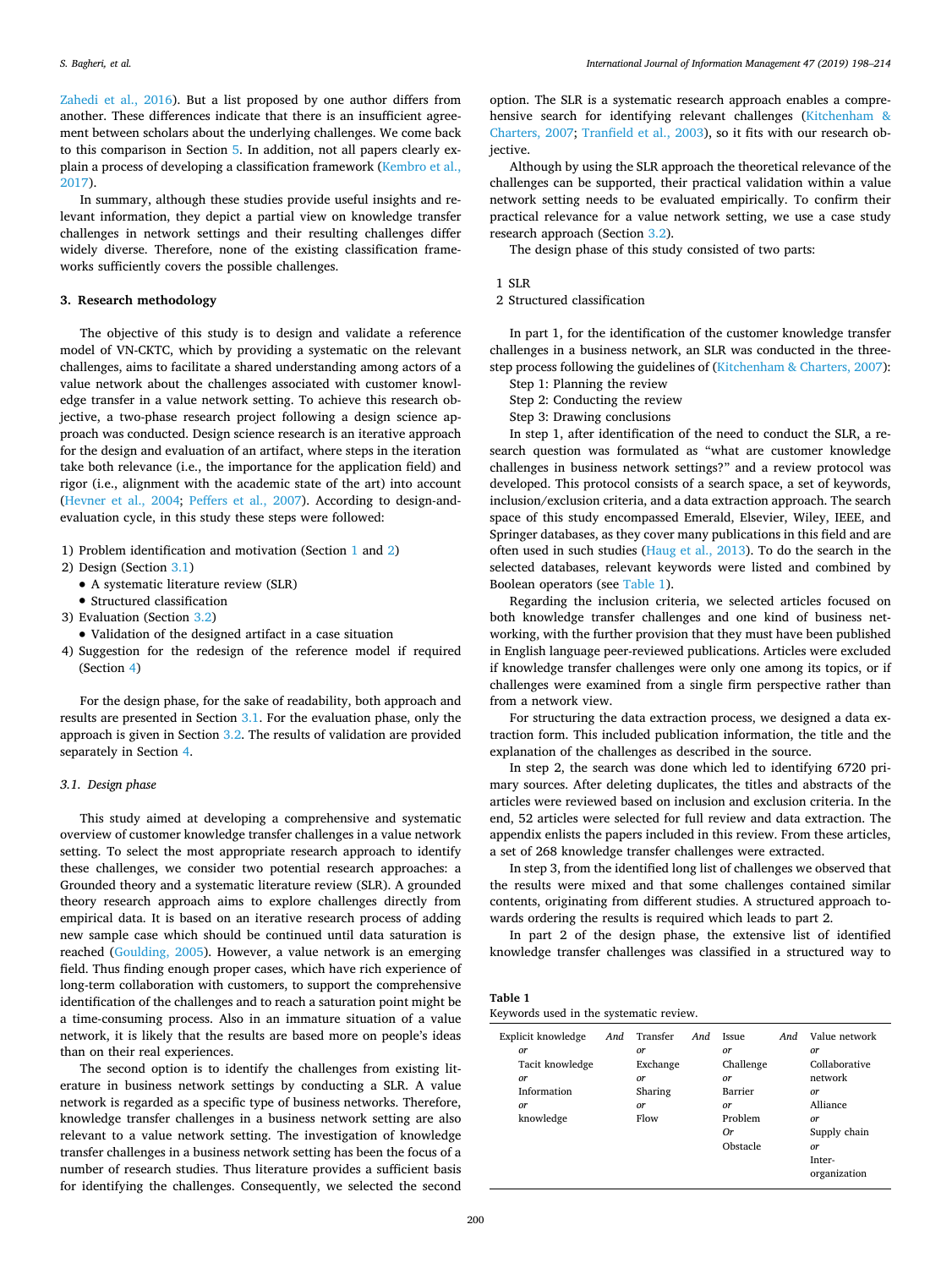develop a framework. For this, a structured classification approach through Metaplan sessions was followed. The Metaplan is a card sorting technique based on group discussion. It facilitates a structured classification process. The group discussions aspect of this technique prevents individual bias in classification. [\(Habershon, 1993\)](#page-17-26). To classify the challenges, three-step classification process were followed. In step one, the research group in two Metaplan sessions classify the original challenges into the categories (i.e., challenge types) by using data extraction forms from part 1. This was done by putting similar challenges together in such a way that reflected their similar underlying meaning. Step one resulted in grouping the initial 268 challenges into 49 challenge types. As an example these challenges: arduous relationship; power issues; status differences; lack of respect; difficult relationships; excessive size of business units; knowledge distance; age distance; and gender distance, which were identified from primary studies, were grouped into the challenge type *relationship*. In step two, the resulting challenge types were revisited in a second round in which some categories were merged and some categories were divided into more specific categories. Some categories renamed, and some remained unchanged. For instance, we noticed the inconsistency in naming a challenge type of *organizational challenges*. To be more specific, we renamed it as an *organizational governance*. This step resulted in a final set of 29 challenge types ([Table 2\)](#page-5-0). In step three, the 29 challenge types were integrated into core categories (i.e., challenge areas) at a higher abstraction level. This led to identifying six challenge areas which represented higher order concepts and captured the underlying commonalities among the 29 challenge types. The challenge areas were reviewed to better positioning of the challenge types into the challenge areas. Here, we noticed that the challenge type *difficulty to express tacit knowledge* was placed as the only challenge in a challenge area *generic challenges*. During this review, we found a better place for this challenge. As this challenge type could also be seen to belong to the *language/understanding* challenge area, we opted to merge the challenge area of *general distance* into this area. This classification process resulted in the proposed VN-CKTC reference model which encompass five challenge areas and 29 challenge types ([Table 2\)](#page-5-0). Full information of this process is presented in our previous work [\(Bagheri, Kusters,](#page-16-12) [Trienekens, & Van Der Zandt, 2016](#page-16-12)).

#### <span id="page-4-0"></span>*3.2. Evaluation phase*

In the evaluation phase, the proposed VN-CKTC reference model was validated in a value network setting. This means that, the practical relevance of each challenge types from this reference model ([Table 2\)](#page-5-0) in the real-life situation of value networks was evaluated. Besides that, to bring additional insights and further, the importance of the customer knowledge transfer challenge types in the real-life value networks were also identified and discussed.

In this phase, two research approaches of survey and case study can be considered as a candidate. The selected approach should comply with the following requirements:

- (1) To investigate the contextual relevance of the customer knowledge transfer challenges, the research approach must adequately consider the context of value network and the experiences of actors. This requires in-depth discussions with actors to receive concrete examples in case that the challenges occur in real-life value networks.
- (2) To investigate the importance of the customer knowledge transfer challenges, the approach must be capable of capturing the reason "why" the challenges are important.

Although through a survey a straightforward validation of the existing framework can be achieved, and information about relevant challenges can be achieved, a survey is not appropriate to give information about the specific context and experience of an actor. Through survey research it is hard to attain deep insights into how participants actually are facing the challenges ([Easterbrook, Singer,](#page-16-13) [Storey, & Damian, 2008](#page-16-13)). In addition, it would be unlikely to capture insights and reasons regarding "why" questions. However, a case study approach conforms well to these requirements. The contextual relevance of the VN-CKTC can be properly investigated by using a case study approach. A case study can provide a deep understanding of an investigated phenomenon in a real-life context [\(Yin, 2014](#page-17-27)). So, it is well-possible to capture the actual experience of actors of a value network through in-depth discussions with them. In addition, a case study allows researchers to answer "why" questions ([Benbasat, Goldstein, &](#page-16-14) [Mead, 1987;](#page-16-14) [Yin, 2014\)](#page-17-27). Consequently, it was decided to apply a case study approach for empirical validation of our VN-CKTC reference framework in the context of value network.

To deal with the generalizability of the results, as the main concern of the case study research approach, as suggested by several scholars the replication logic has been followed ([Benbasat et al., 1987](#page-16-14); [Creswell,](#page-16-15) [2013;](#page-16-15) [Yin, 2014\)](#page-17-27). Accordingly, multiple case studies were conducted. The cross-case analysis and comparison of the results enable the achievement of more general and robust results [\(Yin, 2014](#page-17-27)).

#### *3.2.1. Case selection*

In this study, a multiple case study was conducted. Since we aimed at addressing challenges in relation to customer knowledge transfer within a value network, the level of analysis was a network as a whole. Therefore, each case study entailed an entire network.

To select a relevant cases for this study, a purposive sampling strategy was applied ([Coyne, 1997;](#page-16-16) [Easterbrook et al., 2008](#page-16-13)). Accordingly, the case was selected by these criteria:

- To emphasize co-creation with customers; in the selected case the customers need to be the active players in an integrated solution provision process.
- In the selected cases, a concrete integrated solution has to be provided.
- In solution provision process, a collaboration of at least three actors is needed, as a triad is considered as the building block for value network studies [\(Ferreira, Cova, Spencer, & Proença, 2016](#page-16-17)).

Regarding the required number of case studies, [Eisenhardt \(1989\)](#page-16-18); [Cavaye \(1996\)](#page-16-19) suggest to study at least four, but not more than ten cases. This study is based on eight cases.

Then from each value network, one representative actor was selected to participate in this research. We expected that this is sufficient for the validation of the VN-CKTC reference model across eight value networks. We refer back to this choice in the discussion section. Participants were selected according to the following criteria:

- The participant works or has worked in the particular value network setting for at least two years. Given that value networks are a relatively new phenomenon increasing the number of years of experience would have made it very difficult to find enough participants for this study.
- The participant needs to have a background in knowledge management and has to be directly involved in knowledge transfer processes across the value network. It is assumed that only when a person is directly involved in knowledge transfer processes, he can have actual experiences with associated challenges.
- Organizational roles in relation to knowledge management and solution provision processes should be sufficiently knowledgeable for the purpose of this study. Accordingly, knowledge managers, customer managers, IT managers, and service delivery managers were considered in selecting the participants. Given that a customercentric view is emphasized in value network studies, these roles give the opportunities to have more often contacts with customers during the provision of integrated solutions.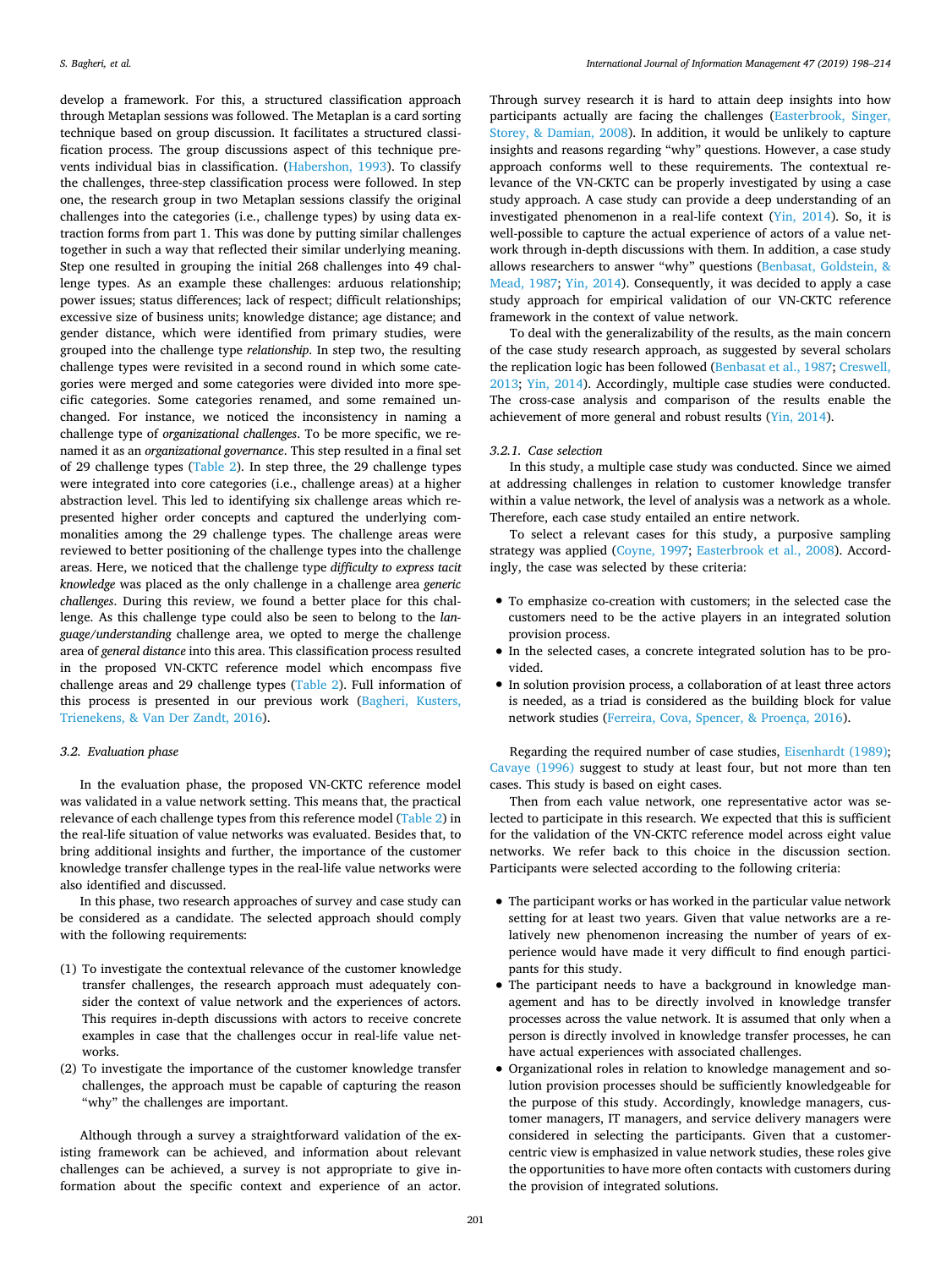<span id="page-5-0"></span>

| Challenge area    | Challenge type                                           | Primary studies                                                                      | Challenge area         | Challenge type                       | Primary studies                                                   |
|-------------------|----------------------------------------------------------|--------------------------------------------------------------------------------------|------------------------|--------------------------------------|-------------------------------------------------------------------|
| Network structure | Transactive memory                                       | P1, P30, P40                                                                         | Organizational aspects | Organizational governance            | P9, P11, P12, P22, P24, P33, P35, P37, P38,<br>P44, P48           |
|                   | Relationship                                             | P6, P7, P15, P23, P28, P36                                                           |                        | Lack of top management<br>commitment | P11, P22, P35, P39, P43                                           |
|                   | Complex network                                          | PP <sub>16</sub>                                                                     |                        | Network level objective/benefit      | P18, P19, P22, P38, P51                                           |
|                   | General distance                                         | P13, P34, P37, P43                                                                   |                        | Authorization / data flow            | P3, P12, P19, P26, P33, P38, P39, P42, P50                        |
|                   | Cultural distance                                        | P4, P6, P8, P13, P17, P24, P33, P34, P37, P43                                        |                        | Organization structural              | P13, P16, P19, P24, P38, P51, P52                                 |
|                   | Lack of communication facilities                         | P24, P35, P37                                                                        |                        | Lack of incentive                    | P11, P24, P29, P37                                                |
| Social aspects    | Knowledge source reliability                             | P29, P32                                                                             |                        | Performance measurement              | P12, P18, P38                                                     |
|                   | Fear of losing knowledge                                 | P17, P19, P24, P29, P41, P46, P49                                                    |                        | Insufficient resources               | P11, P19, P24, P25, P26, P33, P35, P37, P38,                      |
|                   |                                                          |                                                                                      |                        |                                      | P39, P45, P46                                                     |
|                   | Lack of willingness                                      | P4, P7, P13, P19, P21, P24, P29, P31, P33, P35, P36, P37,<br>P38, P47, P50, P51, P52 |                        | Legal                                | P27, P37, P49, P51                                                |
|                   | Lack of trust                                            | P18, P20, P22, P31, P33, P35, P38, P46,<br>P13, P14, P16,<br>P51, P52                | Technical aspects      | Lack of user-friendly IS             | P11, P41, P51                                                     |
|                   | Language/understanding Insufficient mutual understanding | P9, P13, P21, P24, P29, P32, P36, P51                                                |                        | Failure to meet technological        | P11, P12, P25, P26, P29, P35, P37, P38, P46                       |
|                   |                                                          |                                                                                      |                        | demand                               |                                                                   |
|                   | Contextualization                                        | P1, P3, P5, P27, P37                                                                 |                        | Data quality                         | P12, P18, P26, P41, P51                                           |
|                   | Semantic                                                 | P17, P19, P21, P24, P32, P33, P37, P44<br>P1, P2, P5, P8,                            |                        | Data integration                     | P2, P12, P14, P18, P19, P24, P26, P35, P37,<br>P38, P39, P45, P51 |
|                   | Difficulty in expressing tacit<br>knowledge              | P15, P33, P35                                                                        |                        | Data overload                        | P11, P19                                                          |
|                   |                                                          |                                                                                      |                        | Data security                        | P10, P24, P26, P35, P37, P45, P46                                 |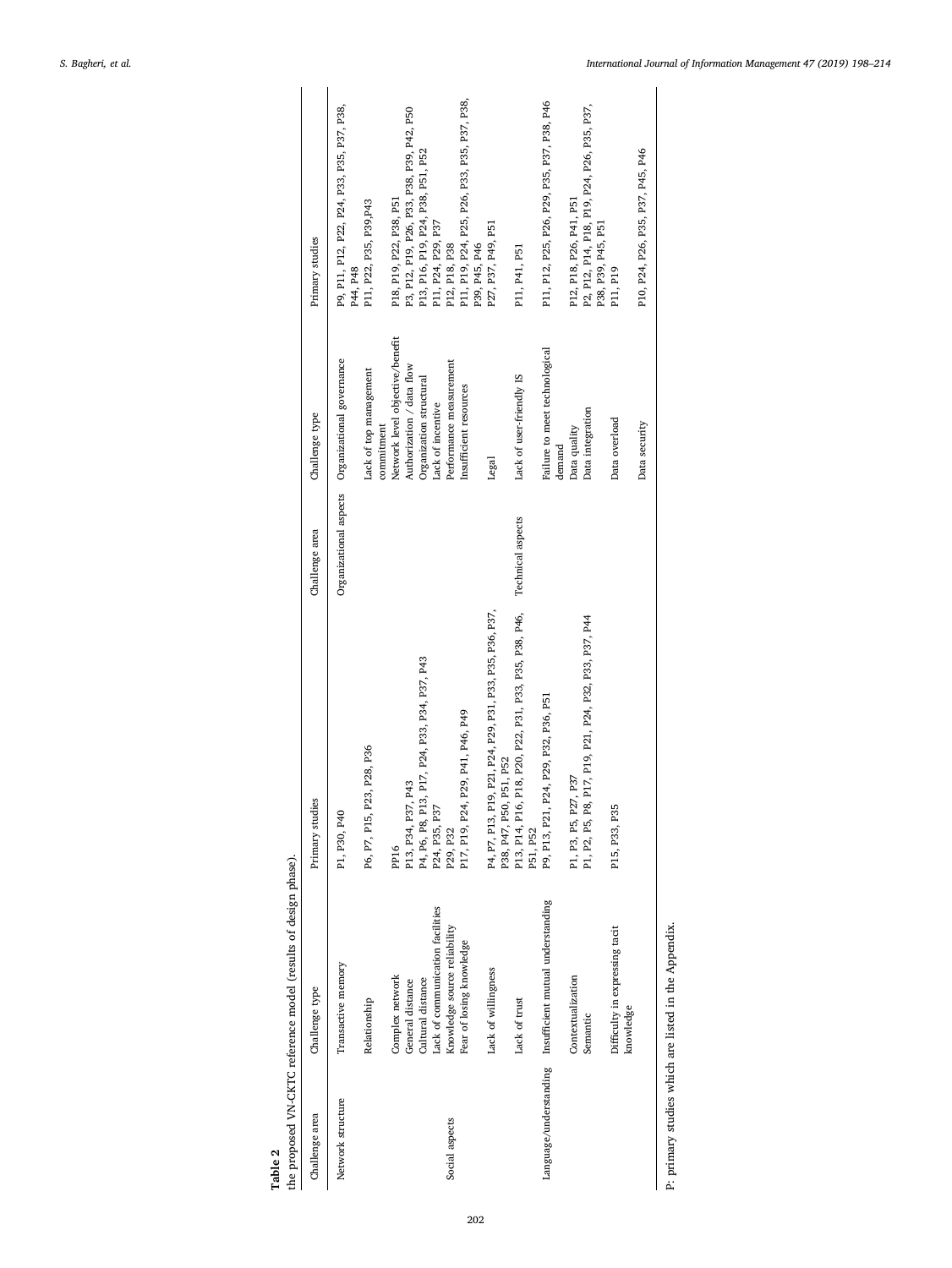<span id="page-6-0"></span>

| Case            | Solution offering                                                                                                                                           |        |               | Participant information                         |
|-----------------|-------------------------------------------------------------------------------------------------------------------------------------------------------------|--------|---------------|-------------------------------------------------|
|                 |                                                                                                                                                             |        |               | Gender Education level Years of work experience |
|                 | Value network 1 Customized object detection solution by use of image analysis technologies and advanced camera systems                                      | Male   | PhD           |                                                 |
|                 | Value network 2 Customized communication management software solutions                                                                                      | Male   | Vaster        |                                                 |
| Value network 3 | Customized ICT solutions for education (e.g. timetable management system, student attendance registration, commitment monitoring and early warning solution | Male   | Master        |                                                 |
| Value network 4 | Customized ICT management solution to ensure a stable IT infrastructure (specialist in education domain)                                                    | Male   | Master        |                                                 |
| Value network 5 | Customized examination services (e.g. test development, test taking tools, sites, administration, certification) for industry                               | Male   | Bachelor      |                                                 |
| Value network 6 | Customized document management services for a bank                                                                                                          | Male   | Bachelor      |                                                 |
| Value network 7 | Customized business intelligence consultancy services                                                                                                       | Male   | <b>Master</b> |                                                 |
|                 | Value network 8 Customized testing systems for industry                                                                                                     | Female | Master        |                                                 |

• The participant is capable of giving answers at a high abstraction level and is willing to participate in this research.

[Table 3](#page-6-0) gives an overview of the studied cases and participants information. For reasons of confidentiality, the value networks are anonymized.

#### *3.2.2. Data collection*

To gather data from the real-life context of a value network, semistructured interviews with the participants were conducted ([Tong,](#page-17-28) [Sainsbury, & Craig, 2007\)](#page-17-28). To do this, a consistent and systematic process was followed by using an interview protocol. The interview protocol consists of three parts: general information, exploratory, and confirmatory. Regarding general information, at the beginning of each interview, participants were asked to draw a simple model of their network, consisting of actors and interrelations, to keep the focus of the conversation at the particular network level and to facilitate discussion during the interview. In the exploratory part of the interviews, an open question was asked to identify challenges regarding the customer-related knowledge transfer process within the value network, based on the participant experience. The open question was asked, without using challenges from the VN-CKTC reference framework, to prevent any inadvertent bias. This exploratory part of the interview allowed identifying any additional challenges that were not included in our reference framework. Then in the confirmatory part of the interviews, the practical relevance of each challenge types from the VN-CKTC reference model in a value network setting was asked. For this, a series of semistructured open-end questions were defined in the interview protocol. Given that a semi-structured interview has a flexible structure, it allows the interviewer to change the order of questions and to clarify any ambiguous or complex question, and it also enables interviewees to answer in their own language ( $Qu & Dumay$ , 2011). The questions were organized based on the list of 29 challenges of the reference model. For each challenge type from [Table 2](#page-5-0) it was asked, whether you have an experience of that challenge in your network, and if so give an example. Here, again the emphasis was on the actual experience of the participants, i.e., they were asked to give factual evidences by giving real examples in their own contexts, rather than their perceptions and their ideas. If a challenge was recognized as a relevant challenge, it was then followed by asking about whether it is an important challenge and the "why" question. To prevent poorly formulated questions and to address eventual ambiguities, the protocol was evaluated by the research group and one pilot interview was carried out. Based on that, it was decided to use a definition of the challenge and to give an example about the type of challenge in the case of potential ambiguities. Also, examples in relation to the local context of each case study were used to reflect the local situation of each case. The resulting protocol was used in the data collection. All interviews were recorded and transcribed to facilitate the subsequent analysis and discussion.

In total eight in-depth interviews were conducted with one representative actor from each value network. The average duration of interview was a one and half hour.

#### <span id="page-6-1"></span>*3.2.3. Data analysis*

Data analysis was done after all data was collected. Following the suggestions made by [Yin \(2014\)](#page-17-27), data analysis was carried out in two separate phases. First, through a 'within case analysis' an in-depth understanding of the phenomenon was achieved. Second, through a 'crosscase analysis' the conclusion per challenge type were made. Each of these phases is explained in detail in the following.

*3.2.3.1. Within case analysis*. For each case study, interview data were analyzed. For this, the participants' answers during the in-depth interviews were analyzed. This was done systematically following the principles of deductive content analysis as suggested by [Mayring](#page-17-30) [\(2014\).](#page-17-30) The deductive content analysis is suitable for a situation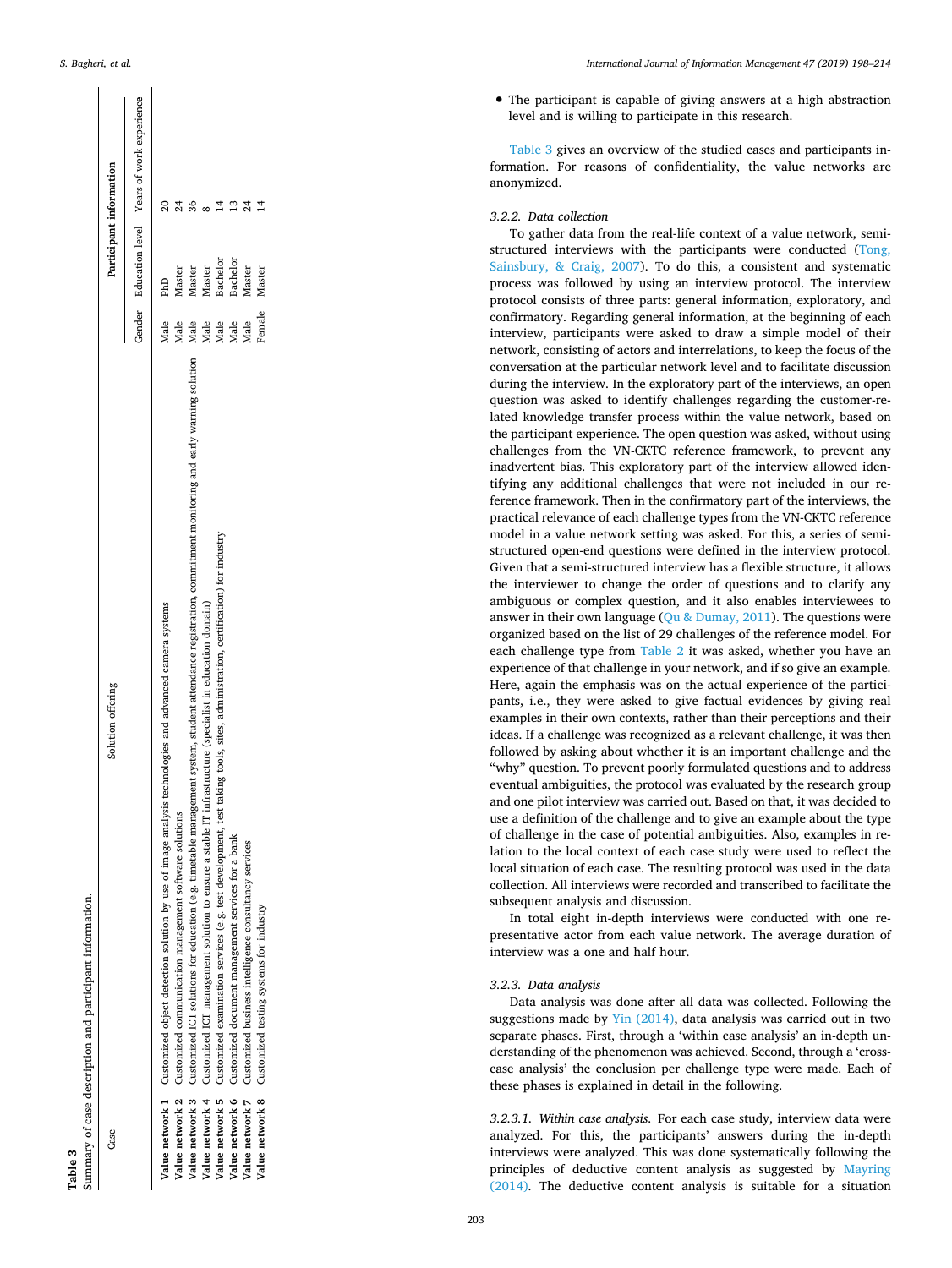where the structure of analysis is operationalized on the basis of previous knowledge, and where the purpose of the study is theory testing ([Elo & Kyngäs, 2008;](#page-16-20) [Mayring, 2014\)](#page-17-30). To better structuring the data analysis process and to provide consistency in the research team, a data extraction form was designed. It is based on our reference model with three columns: a 'relevance-example' column for quotes about examples of actual experience of a participant (to affirm the practical relevance of a challenge); the 'importance-why' column for the quotes to explain why a challenge is important; and the 'irrelevance' column to store quotes if a challenge is not relevant. Data analysis was started with transcribing the relevant parts of the taped interviews about each challenge. As interviews were guided by the interview protocol, in which the questions were organized in accordance with each VN-CKTC, the recognition of interview parts to particular challenges would be easy.

The positioning of the quotes in the relevant slots of the extraction form was done independently by two individual researchers. This was done to address the reliability of the content analysis process. There appeared to be a high consistency between the results of the two researchers. In the case of inconsistency there was a discussion to reach a joint agreement.

As an example, part of a completed form of case 7 is illustrated in [Table 4](#page-7-0).

*3.2.3.2. Cross-case analysis*. For each challenge type, the cross-case analysis was performed in several research team meetings whereby each challenge type was analyzed across all cases, and then a summary per challenge type was provided. To do this, three steps were followed.

First, per challenge type, the summary of evidence given by the eight participants regarding respectively relevance-example, importance-why, and irrelevance was integrated into a single table called 'cross-case data.' Second, the content of the evidence was an analysis based on the principles of deductive content analysis [\(Mayring, 2014](#page-17-30)). To structure the content analysis process, a cross-case analysis table was designed containing three columns, respectively: argumentation (including the example for relevance or irrelevance); reasons for "*why*" the challenge was important; the expected outcome of such a challenge; and the proposed solution. Since the outcome and solution were not in the original setting of this study, whenever possible they were included in the cross-case analysis table. Accordingly, the quotes were carefully read, case by case, to get an overview of all answers across cases. Then according to the defined structure of the content analysis, part of the texts, referring to relevance, irrelevance, and "why," were identified and highlighted (in light grey color)the research team and put in the argumentation slot of the cross-case analysis table. In addition, if it was possible, the expected outcome of a challenge, and the proposed solution were also identified and highlighted (in dark grey and black colors, and positioned into the dedicated slots in the cross-case analysis table. This table was completed for all of the 28 challenge types. Third, by using data from the cross-case analysis table, in several research group discussions, a summary for all challenge types was provided.

To give an example of how such a process was followed, the

corresponding tables for the challenge type" lack trust" are provided in [Tables 5–7.](#page-8-1)

Based on the results of the cross-case analysis, suggestions for a second version of the VN-CKTC reference model was provided (see Section [4](#page-8-0)).

#### *3.3. Quality criteria assessment*

The quality criteria of reliability and validity of the research will be addressed in this section. Both discussions on these criteria and several strategies to deal with them are provided as suggested by [Merriam and](#page-17-31) [Tisdell \(2009\);](#page-17-31) [Creswell \(2013\)](#page-16-15); [Yin \(2014\).](#page-17-27)

#### *3.3.1. Reliability*

To ensure reliability of the research, the following strategies were applied:

- A well-structured data collection process as defined in the interview protocol was followed.
- Selection criteria for case and participant selections were defined and used.
- Clear case descriptions of all eight cases was provided.
- Data collection and data analysis processes were documented in a case database.
- Consistent data analysis for both within-case and cross-case analysis were applied.
- To avoid researcher bias and for cross-checking, within-case data analysis was performed independently by two researchers, and the results were compared. Consistency in the data analysis results of the two researchers reflects the reliability. In the case of disagreements, group meetings were organized to discuss the differences and to reach agreements.

#### *3.3.2. Construct validity*

The strategies that were used to address construct validity are:

- To be sure that challenges being studied are covered completely, the interview protocol was designed on the basis of the reference model.
- A consistent understanding of the reference model by the researchers was provided. To this end, the researchers were involved in discussions on the VN-CKTC reference model. During these discussions, the definitions of challenge types and the extended descriptions of all challenge types, containing all underlying challenges, were used. Accordingly, misunderstandings or inconsistent interpretations were recognized, and the consensus was reached on the challenges.
- The interviewees need to have a consistent understanding of the challenge types and the context. For this, the definition of challenge types and the extended descriptions of challenge types, containing all underlying challenges, were used to clarify eventual ambiguous challenges. Regarding the context (i.e., the value network as a whole), to keep the focus of interview at a network level, a

<span id="page-7-0"></span>

| ۰.<br>× |  |
|---------|--|
|         |  |

Example of data extraction form- case 7.

|                         | 1. General information                                           |                                       |                                                   |
|-------------------------|------------------------------------------------------------------|---------------------------------------|---------------------------------------------------|
| Name of interviewee:    |                                                                  | Date of interview:                    |                                                   |
| Name of interviewer:    |                                                                  | Date of data extraction:              |                                                   |
|                         | 2. Detailed information                                          |                                       |                                                   |
| Challenge               | Relevance-example                                                | Importance-why                        | Irrelevance                                       |
| Transactive memory      |                                                                  |                                       | In our network, we know each other, we know       |
| challenges              |                                                                  |                                       | each other's capabilities. So I don't see it as a |
|                         |                                                                  |                                       | challenge.                                        |
| Relationship challenges | Some customers are larger than their partners and force them to  | Once they see the value that we add,  |                                                   |
|                         | adapt their systems to them. Partners can see us as suppliers at | the feeling of superiority disappears |                                                   |
|                         | first and feel superior.                                         |                                       |                                                   |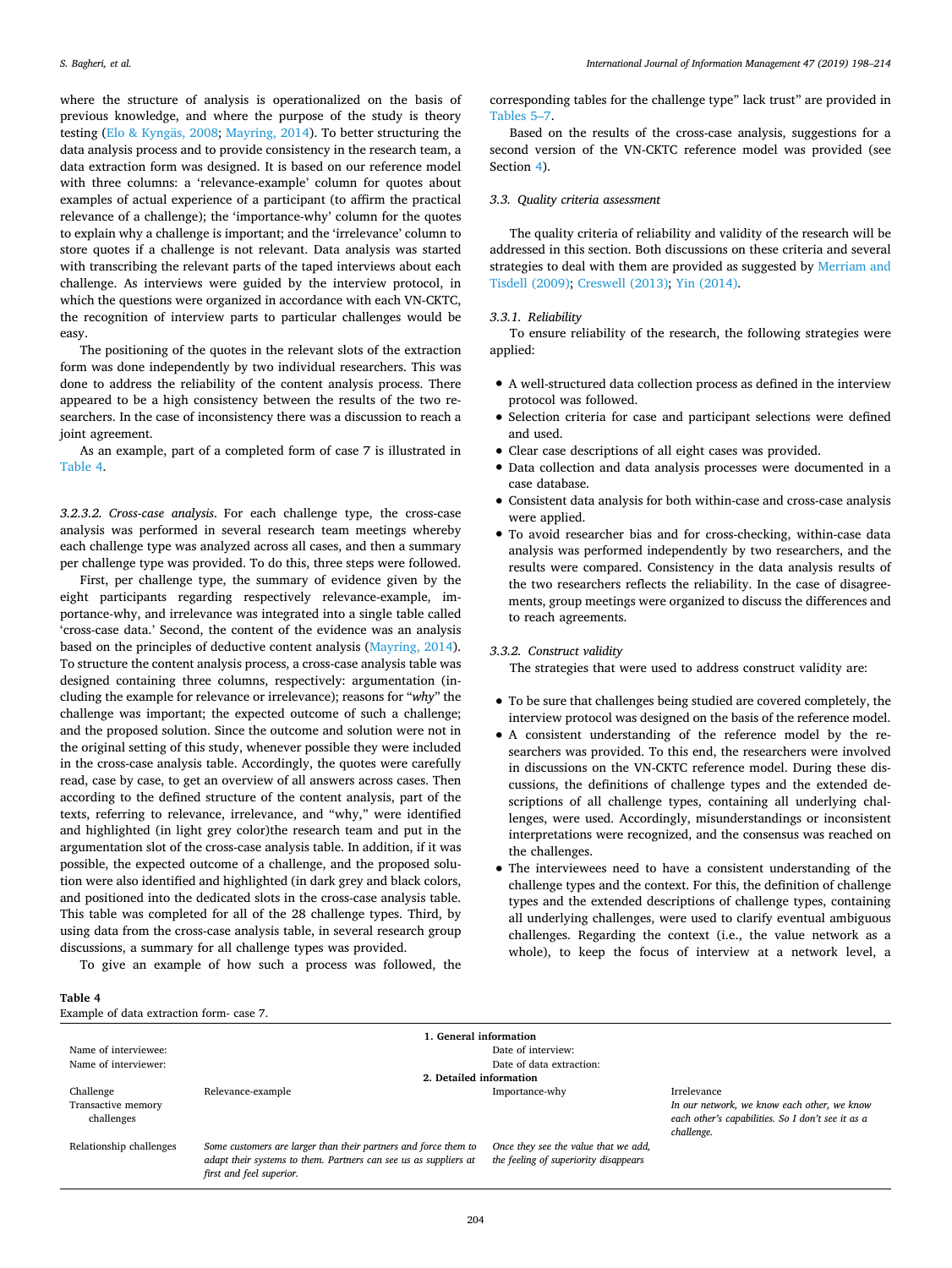#### <span id="page-8-1"></span>**Table 5**

Example of cross-case data analysis for the Challenge "lack of trust".

| Lack of            | case 1                       | case 2                  | case 3              | case 4     | case 5          | Case 6    | case 7            | case 8            |
|--------------------|------------------------------|-------------------------|---------------------|------------|-----------------|-----------|-------------------|-------------------|
| trust              |                              |                         |                     |            |                 |           |                   |                   |
| Relevance-         | Some partners To prevent     |                         | Not being able to   |            | When a partner  |           |                   | There is a big    |
| example            | want exclusive others from   |                         | speak freely, the   |            | says he'll      |           |                   | partner that      |
|                    | rights. They                 | doing things            | risk of             |            | introduce me    |           |                   | thinks that they  |
|                    | worry that the               | with our                | opportunistic       |            | somewhere, he   |           |                   | cannot trust the  |
|                    | customer will                | knowledge that behavior |                     |            | could run off   |           |                   | smaller partners. |
|                    | go straight to               | are not in our          |                     |            | with my idea    |           |                   | They think        |
|                    | us.                          | interest, we use        |                     |            |                 |           |                   | smaller ones only |
|                    |                              | non-disclosure          |                     |            |                 |           |                   | have commercial   |
|                    |                              | agreements              |                     |            |                 |           |                   | interests and     |
|                    |                              | NDA <sub>s</sub> )      |                     |            |                 |           |                   | don't focus       |
|                    |                              |                         |                     |            |                 |           |                   | enough on         |
|                    |                              |                         |                     |            |                 |           |                   | quality.          |
|                    | <b>Importance</b> Slows down | Working on              | It is an important  |            | Not an          |           |                   | don't think it    |
| -why               | progress                     | trust is                | issue as it makes   |            | important issue |           |                   | influences the    |
|                    |                              | preferred               | free collaboration  |            |                 |           |                   | quality of work.  |
|                    |                              |                         | difficult, and make |            |                 |           |                   |                   |
|                    |                              |                         | it discussable      |            |                 |           |                   |                   |
| <b>Irrelevance</b> |                              |                         |                     | No trust   |                 | We don't  | It doesn't bother |                   |
|                    |                              |                         |                     | no         |                 | have that | our network.      |                   |
|                    |                              |                         |                     | partnershi |                 | with our  | Because who       |                   |
|                    |                              |                         |                     |            |                 | partners. | does well         |                   |
|                    |                              |                         |                     |            |                 |           | receives well.    |                   |
|                    |                              |                         |                     |            |                 |           | There is also     |                   |
|                    |                              |                         |                     |            |                 |           | transparency in   |                   |
|                    |                              |                         |                     |            |                 |           | our network.      |                   |

#### **Table 6**

Example of cross-case analysis for the challenge "lack of trust".

| Challenge type | Argumentation                                                                                                                                                                                                                                                                             | <b>Expected outcomes</b>                                                                                                                                                    | Proposed<br>solution |
|----------------|-------------------------------------------------------------------------------------------------------------------------------------------------------------------------------------------------------------------------------------------------------------------------------------------|-----------------------------------------------------------------------------------------------------------------------------------------------------------------------------|----------------------|
| Lack of trust  | Some actors worry that the customer will go straight to us (case1), not<br>speak freely, have opportunistic behaviour (case 3); no trust no<br>partnership (case 4), is irrelevant when there is transparency (case 7).<br>One big partner could not trust well the smaller ones (case 8) | Some partners want exclusive rights, slow down progress (case 1);<br>make free collaboration difficult and discussable (case 3); some<br>run off with other's ideas(case 5) | NDA(case 2)          |
|                |                                                                                                                                                                                                                                                                                           |                                                                                                                                                                             |                      |

relationship diagram was drawn by each interviewee and was used during an interview.

- Both within-case and cross-case data analysis were performed systematically on the basis of a deductive content analysis approach, with detailed descriptions of how data was analyzed. Therefore, the link between results and raw data is traceable.
- The chain of evidence from the initial research question to the conclusion was available by explicitly describing the research methodology and the research process.

#### *3.3.3. Internal validity*

This has been achieved in the following way.

- To ensure that the participants' perspectives and meanings were correctly interpreted, the interview reports were sent, and the interviewees were asked to review them and to appraise the reports. In cases of inconsistencies, the interviewees were contacted to clarify them. Agreements were given by interviewees by emails.
- In data analysis only concrete examples based on real experiences of informants were included as being relevant and clear and structured answers to *why* questions were included as being important. Using this approach ensured that the results were based on people's real experience, instead of 'just' ideas. Consequently, the perceptions of the participants on relevance and importance of the challenges, in the context of value network, are based on concrete examples and good argumentations.

#### *3.3.4. External validity*

The external validity was achieved by using replication logic ([Yin,](#page-17-27)

[2014\)](#page-17-27). In addition, a purposive sampling strategy with a set of criteria was applied to select the cases. Consequently, the findings of this study are relevant for value network environments and the generalization holds in other cases of similar type.

The research team recognized a threat of research validity (i.e., researcher bias) and attempted to deal with it as follows. Since the same researchers were involved in both data collection and analysis, they may suffer from prejudice regarding the interpretation of data. To overcome this challenge, To overcome this issue, a peer debriefing strategy as recommended by ([Creswell, 2013;](#page-16-15) [Easterbrook et al., 2008\)](#page-16-13) was used, in which a research assistant collaborated in the research processes. Also, several research group discussions were held during data analysis, and structured data collection and analysis processes were followed.

# <span id="page-8-0"></span>**4. Results**

The results of design phase, for the sake of readability, are presented in Section [3.1](#page-3-1) (see [Table 2\)](#page-5-0). In this section, the results of evaluation phase is presented. In general, these results show that the designed artifact is validated in the value network settings.

For each case analysis, data was analyzed according to the data analysis process described above. Following this process resulted in eight data extraction forms for the representative actor of the eight value networks (e.g., [Table 4](#page-7-0)). These forms are stored in the research database and are available on request.

Then for each challenge types, a summary of results across eight value networks is provided in [Table 8.](#page-10-0) To do this, the process as described in Section [3.2.3](#page-6-1) was followed. This took place in a three-round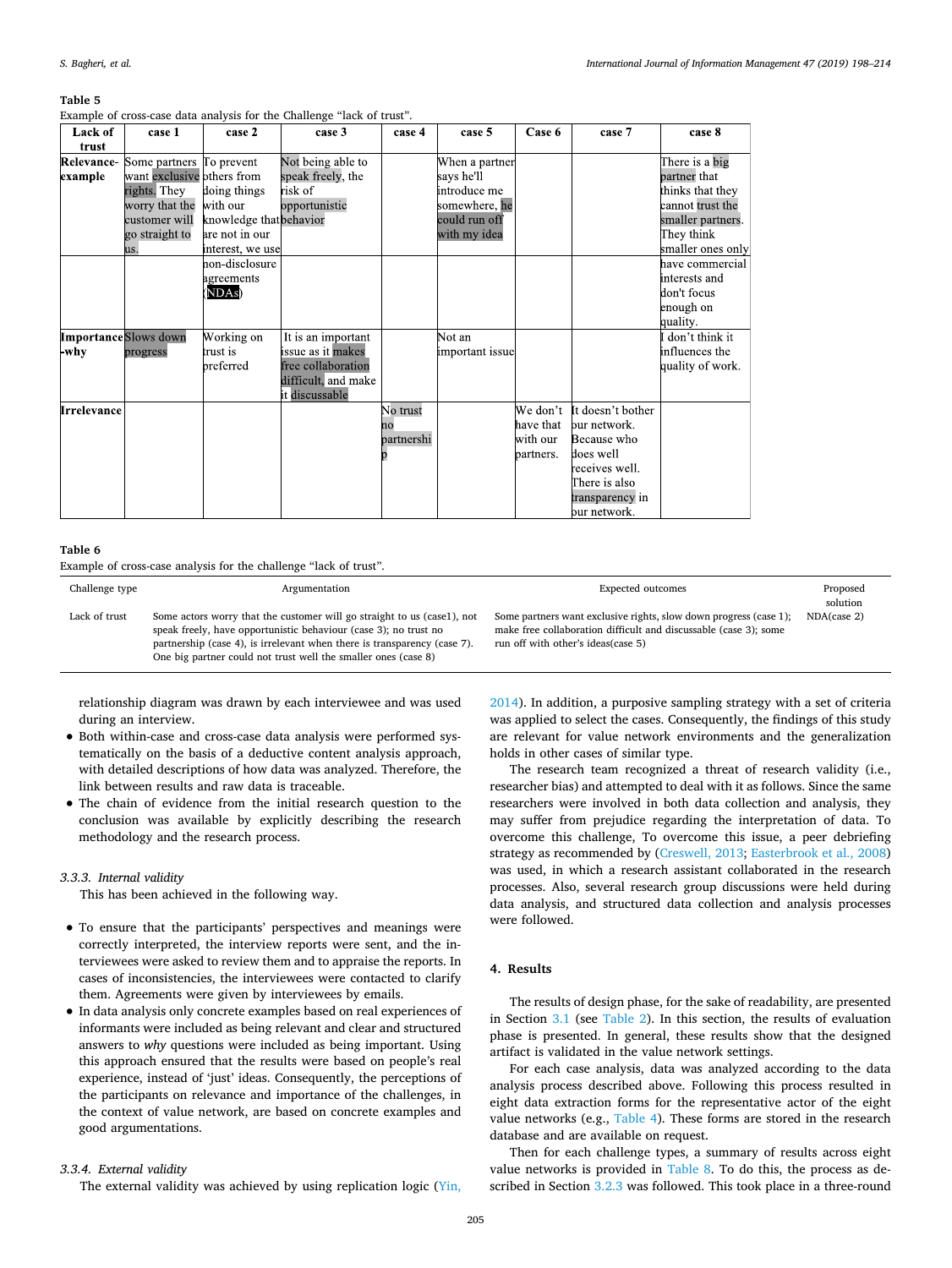case for a larger actor which could not trust smaller ones. A lack of trust and a lack of partnership are considered as two related concepts. It is an important challenge since it slows the case for a larger actor which could not trust smaller ones. A lack of trust and a lack of partnership are considered as two related concepts. It is an important challenge since it slows<br>down progress and makes free col This challenge has been recognized to a large extent across cases. The challenge is relevant when for example there is an opportunistic behavior of actors in the network. This might be Summary across eight cases

Challenge type Lack of trust research group discussion in which the real experiences and argumentations of the representative actors of the eight value networks were used to provide this summary.

[Table 8](#page-10-0) gives clarification of the evidence and arguments on relevance and degree of importance of the challenge types. Also some hints on the expected outcome of the VN-CKTC are given in [Table 8](#page-10-0) as well as some hints of solution types that might be used to deal with them. However, as mentioned in the methodology section, in this study, we did not specifically search for these, so these results are certainly preliminary.

#### <span id="page-9-0"></span>**5. Discussion**

We organize the discussion section into five parts. In part 1, discussion on the results of the evaluation phase is given. The comparison of the VN-CKTC reference model with the existing frameworks is discussed in part 2. In part 3, the empirical findings of the expected outcomes and the solutions to overcome the challenges are discussed and compared with prior studies. The managerial and research implications are discussed in part 4. In the end, some discussion on the limitations of this study is given in part 5.

In part 1 of this discussion, we discuss six points about the results of the evaluation phase:

- 1) In the exploratory part of the interviews the participants were given the opportunity to identify the challenges they faced in customer knowledge transfer process within their network without showing them the VN-CKTC reference model. It was done to be able to identify additional challenges to complete the proposed reference model. Across eight case studies, this part resulted in a list of 21 challenges. Each of these could easily be placed into 13 challenge types of the VN-CKTC reference model. As a consequence, no additional challenges were added to the VN-CKTC reference model. These challenge types are: *complex network, general distance, fear of losing knowledge, lack of willingness, lack of trust, insufficient mutual understanding, semantic, organizational governance, network level objective/benefit, insufficient resources, authorization / data flow, legal,* and *data integration*. This finding provides further validation of the 12 challenges besides their validation in the second part of the interviews.
- 2) In the confirmatory part of the interviews, the VN-CKTC reference model was used explicitly. One noticeable result is that the 28 challenge types from this model were recognized in at least one and often in several cases as relevant challenges. These recognitions were based on good argumentation, and they were supported by concrete examples. This provides a validation for these challenges from the point of view of "it exists and can occur." This results shows the relevance in principle of these challenge for a value network setting.
- 3) The challenge *lack of communication facilities* was seen by all participants as an outdated challenge. Nowadays advanced information and communication technologies provide plenty of such facilities. Given this unanimity among participants we believed that further cases to acheive saturation were not required. Therefore, this challenge was not included in the VN-CKTC reference model. Consequently, this model encompasses five challenge areas and 28 challenge types (see left sides of [Table 9\)](#page-13-0).
- 4) We identified a set of ten challenge types that occur in more than half of the cases and are recognized by the participants as an important challenge. This set encompasses *complex network, data integration, lack of willingness, insufficient resources, semantic, organizational challenges, insufficient mutual understanding, authorization/ data flow, legal,* and *data quality*. All but one of these challenges (i.e., *data quality)* are also identified in the exploratory part of the interviews (see the first point of this discussion). These nine challenges gives us an indication of the most important and relevant VN-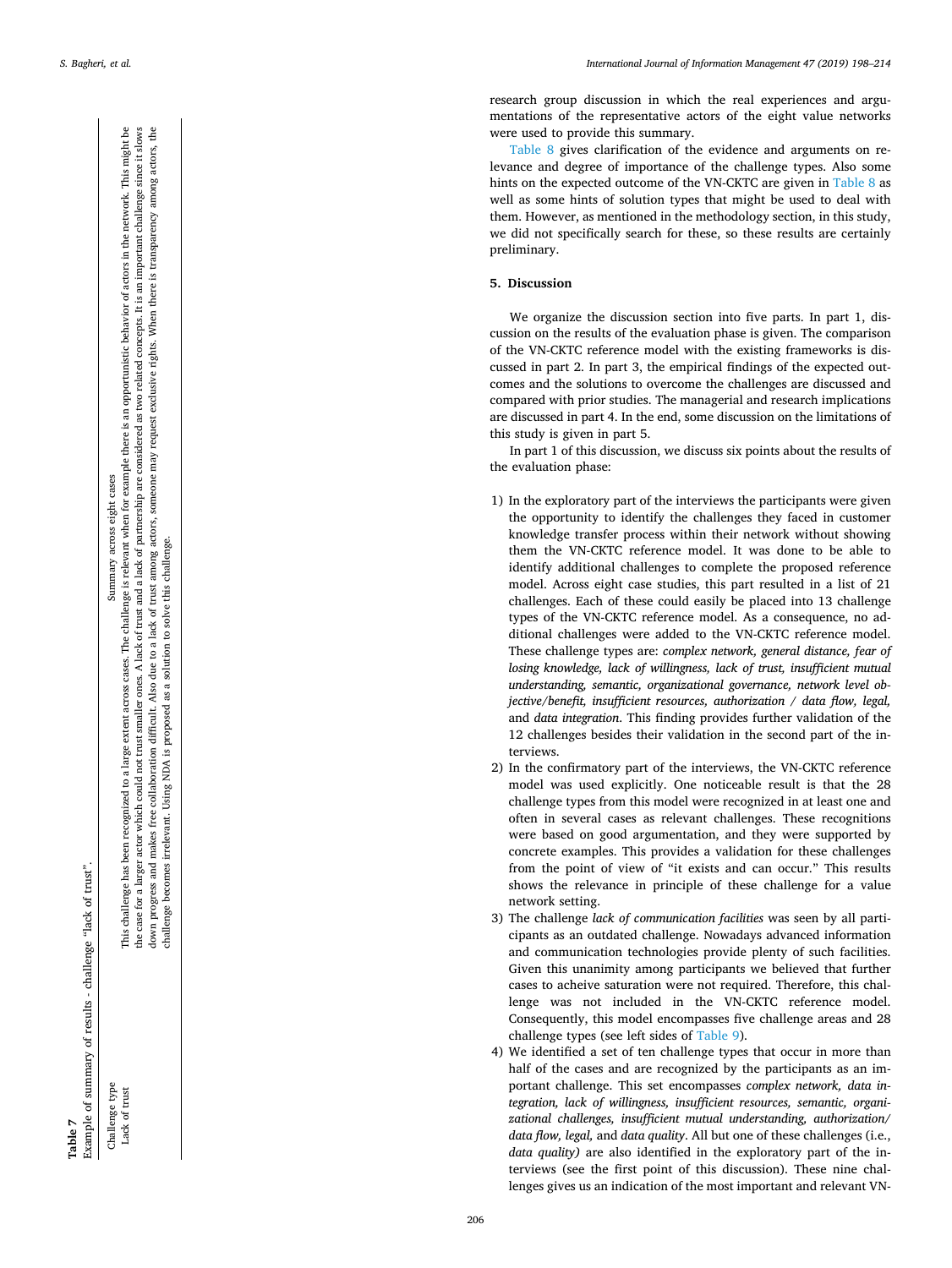# <span id="page-10-0"></span>**Table 8**

Summary of results across eight value networks per challenge type.

| Challenge type                    | Summary of results across cases                                                                                                                                                                                                                                                                                                                                                                                                                                                                                                                                                                                                       | Number of validation across eight cases |                                                           |
|-----------------------------------|---------------------------------------------------------------------------------------------------------------------------------------------------------------------------------------------------------------------------------------------------------------------------------------------------------------------------------------------------------------------------------------------------------------------------------------------------------------------------------------------------------------------------------------------------------------------------------------------------------------------------------------|-----------------------------------------|-----------------------------------------------------------|
|                                   |                                                                                                                                                                                                                                                                                                                                                                                                                                                                                                                                                                                                                                       | Exploratory part of the<br>interviews   | Confirmatory part of the<br>interviews                    |
| Transactive memory                | The challenge has been occurring for instance in an emerging value network<br>when there is no collective memory yet. In some situations, the relationship<br>with customers sounds to be troublesome. Customers, e.g. don't know who to<br>ask certain questions. Although the challenge can have an impact on time,<br>efficiency, missing service, and cost, it seems that it is not a severe problem for<br>knowledge transfer within value network. Suggested solutions are close<br>collaboration, frequent visiting, and open conversation among partners.                                                                     |                                         | 4                                                         |
| Relationship                      | Almost all of the participants have recognized it as a relevant challenge. The<br>challenge can occur when for instance there is a power distance, size<br>differences, or some 'feeling of superiority.' The challenge is important due to its<br>detrimental effect on the collaborative process, on knowledge sharing, and on<br>efficiency. This challenge has been considered irrelevant when there is a peer to<br>peer relationship.                                                                                                                                                                                           |                                         | 7                                                         |
| Complex network                   | This is a challenge when a large number of actors are involved in a large joint 1<br>project. This is a serious challenge as it is difficult to manage it, and project<br>goals may become fuzzy. Consequently, it limits the chance of success. The<br>challenge is seen to be irrelevant for small joint projects.                                                                                                                                                                                                                                                                                                                  |                                         | 4                                                         |
| General distance                  | Any form of separation can cause this challenge within the value network<br>environment. The challenge is important as it makes cross-organizational<br>communication hard and causes goal orientation problems. Suggested solutions<br>are the use of digital aids or having at least one face to face meeting between the<br>actors.                                                                                                                                                                                                                                                                                                | 1                                       | 5                                                         |
| Cultural distance                 | The challenge is recognized when for example there is no reply to an offering. In<br>some cultures, there is a tendency to keep things for themselves and to prefer to<br>work with their existing friends. But the challenge is not seen as a big problem<br>in knowledge transfer.                                                                                                                                                                                                                                                                                                                                                  |                                         | 4                                                         |
| Lack of communication facilities  | The general response of all interviewers was that it is an outdated issue.<br>Especially in these days Internet facilitates communication mechanisms. In<br>contrast, too many communication options might be more of a challenge.                                                                                                                                                                                                                                                                                                                                                                                                    |                                         | All eight cases identified it as an<br>outdated challenge |
| Knowledge source reliability      | The challenge is relevant and important when there is a political game afoot<br>among the value network actors, where one actor can deceive others. This<br>challenge creates problems in collaboration and knowledge sharing. A<br>suggested solution is having more contact or double-checking potential<br>unreliable information.                                                                                                                                                                                                                                                                                                 |                                         | 3                                                         |
| Fear of losing knowledge          | The challenge occurs when for instance when an actor leaves the value network<br>(e.g., being hired by a competitor). Knowledge leakage is dangerous and serious<br>as it can enable one actor to take over the customer relationship and earn more<br>with less risk. The challenge is less relevant when partners complement each<br>other. The challenges can e.g. be controlled by a non-disclosure agreement<br>(NDA).                                                                                                                                                                                                           | <sup>1</sup>                            | 3                                                         |
| Lack of willingness               | The challenge is clearly a relevant challenge. When there is a doubt about the<br>real partnership, fear of losing value, conflicting interests, and different<br>preferences, partner are reluctant to share knowledge. Some actors don't find it<br>necessary to share knowledge, they see it only as charity work. The challenge is<br>important as it hinders progress.                                                                                                                                                                                                                                                           | $\overline{2}$                          | 6                                                         |
| Lack of Trust                     | The challenge is relevant when for example partners exhibit opportunistic<br>behavior. Lack of trust and lack of partnership may be considered as two related<br>concepts. It is an important challenge since it slows down progress and makes<br>effective collaboration difficult. Also, due to a lack of trust among actors,<br>someone may ask for exclusive rights. When there is sufficient transparency<br>among actors, the challenge becomes less relevant. Using NDA and expressing<br>concerns are proposed as solutions to deal with this challenge.                                                                      | 1                                       | 5                                                         |
| Insufficient mutual understanding | The challenge has been recognized widely in knowledge exchange both with the<br>customer and with other partners. It can occur due to lack of know-how or<br>unclear descriptions. Also, differences between disciplines and perception and<br>views may play a role. It is an important challenge as it creates problems in<br>communication and knowledge sharing. Accordingly, one can get ineffective<br>support or make a decision which is not in line with the interest of other actors.<br>Suggested solutions are promoting asking questions and holding discussions, or<br>getting an advisor in with a similar background. | $\overline{2}$                          | 6                                                         |
| Contextualization                 | A number of concrete examples show this challenge is relevant for knowledge<br>transfer within a value network setting. The challenge occurs when for instance<br>there is a mistake leading to a wrong output (e.g., one actor needs C6 but gets<br>C5). Context differences can raise the question of who pays for the mistake. It<br>can also cause a misunderstanding. Solutions mentioned are in the area of<br>increased communication and contact.                                                                                                                                                                             |                                         | 5                                                         |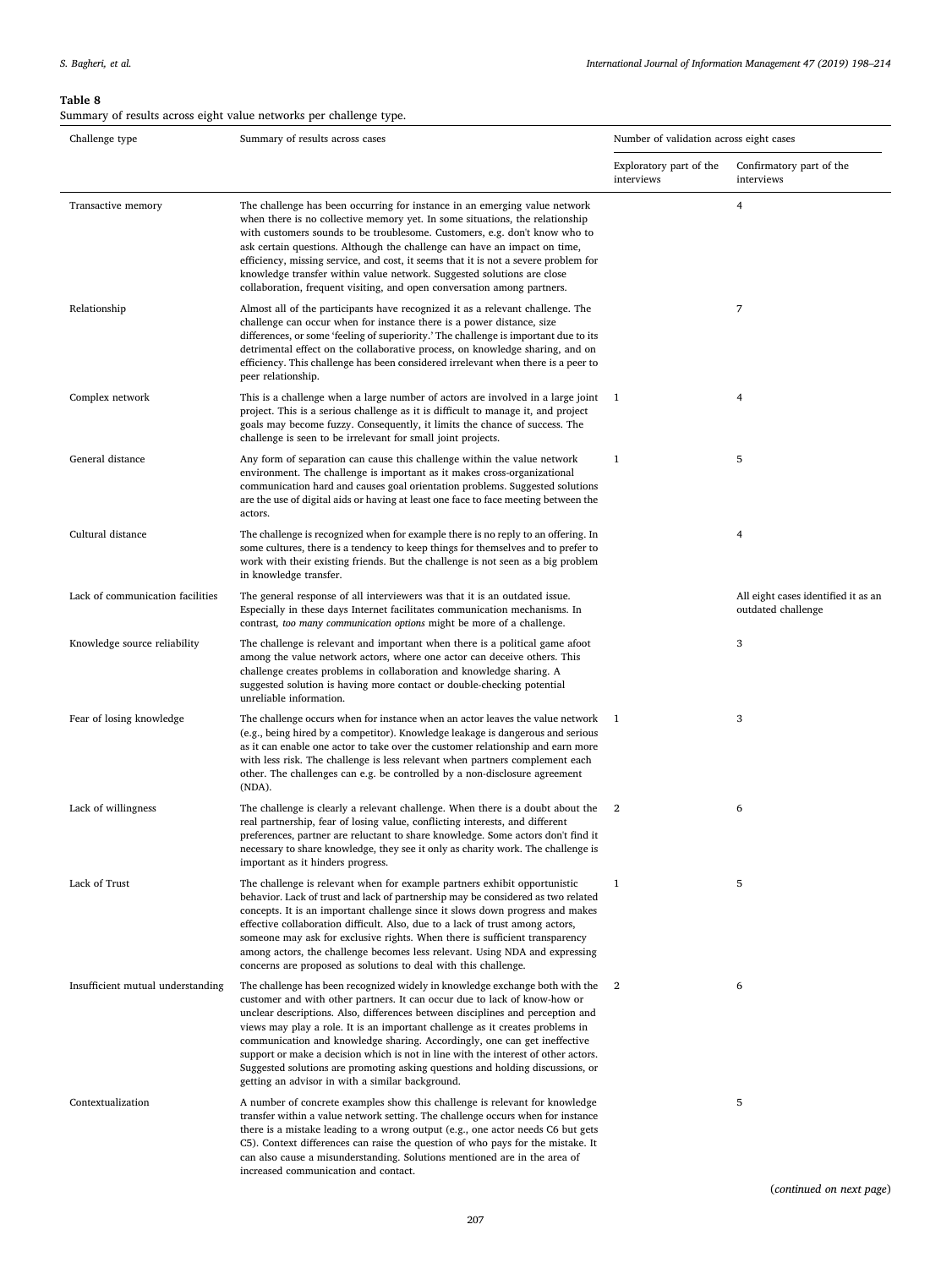# **Table 8** (*continued*)

| Challenge type                              | Summary of results across cases                                                                                                                                                                                                                                                                                                                                                                                                                                                                                                                       | Number of validation across eight cases |                                        |
|---------------------------------------------|-------------------------------------------------------------------------------------------------------------------------------------------------------------------------------------------------------------------------------------------------------------------------------------------------------------------------------------------------------------------------------------------------------------------------------------------------------------------------------------------------------------------------------------------------------|-----------------------------------------|----------------------------------------|
|                                             |                                                                                                                                                                                                                                                                                                                                                                                                                                                                                                                                                       | Exploratory part of the<br>interviews   | Confirmatory part of the<br>interviews |
| Semantic                                    | Using abbreviations, jargon, and a wide range of definitions are examples that<br>show actors have recognized this challenge. This challenge is important because<br>it can lead to doing the wrong things. Additionally, due to the semantic<br>challenges, actors don't necessarily share a common understanding. As a<br>solution, it was suggested to have data definitions which confirmed by all<br>actors.                                                                                                                                     | 2                                       | 6                                      |
| Difficulty in expressing tacit<br>knowledge | The challenge is recognized, but there is very limited concern about it. Almost<br>all respondents consider this challenge either as a not important or as an<br>irrelevant challenge. It can occur when for instance the customer can't explain<br>his request well especially for more technical questions, so he gets a wrong<br>answer. However, it is suggested can be easily handled by some more discussion<br>with this costumer.                                                                                                             |                                         | 3                                      |
| Organizational governance                   | Although in theory, this challenge type covers a wide range of underlying<br>problems, in practice the emphasis is mainly on lack of clear vision, guidelines,<br>structure, and organization in knowledge sharing. The challenge is important as<br>it raises the risk of losing valuable knowledge and it may cause inefficiency and<br>dependency. Actors' commitment is suggested as a solution for this challenge.                                                                                                                               | 3                                       | 6                                      |
| Lack of top management<br>commitment        | The challenge has been mainly considered as an internal problem of a single<br>actor rather than of the network as a whole. However, there is one good<br>example that affirms this challenge can be relevant and important for<br>knowledge transfer within the value network. When there is no top<br>management commitment for networked collaboration, it hinders knowledge<br>transfer and causes delays in offerings.                                                                                                                           |                                         | 3                                      |
| Network level objective/benefit             | This challenge has been recognized for instance when there is an unclear<br>definition of the collaboration value, when some actors feel they get an<br>unbalanced benefit, or when every actor focus on their gains (this might imply a<br>distinction between an idealistic and a pragmatic view on value network).<br>Therefore it hinders knowledge sharing. The challenge is a real problem as<br>actors don't see the actual potential of collaboration. They might leave the value<br>network, or the common network objectives might be lost. | 2                                       | 5                                      |
| Insufficient resources                      | The challenge has been widely recognized. Both lack of time and lack of<br>knowledgeable workers in a value network are mentioned. This challenge is<br>important. Because for example experts might be being hired by competitors, or<br>customers might rely on people with the wrong knowledge.                                                                                                                                                                                                                                                    | 3                                       | 6                                      |
| Organization structural challenges          | The challenge may occur when for example directives have to pass through<br>different actors which then it causes mistakes. However, most of the<br>participants do not see it as a real problem within their networks as their<br>collaborations are fairly informal and less hierarchical.                                                                                                                                                                                                                                                          |                                         | 2                                      |
| Lack of incentive                           | Only limited concern about this challenge has been found. One example is being<br>rewarded more for direct sales than indirect sales through the value network. It<br>was not widely recognized that lack of incentive is a challenge in knowledge<br>sharing within the value network. Lack of intrinsic motivation and conflicting<br>interest are mentioned as prerequisites for this challenge.                                                                                                                                                   |                                         | $\mathbf{1}$                           |
| Authorization/ data flow                    | This challenge has been recognized. An example is lack of access to classified<br>data from or for customers. A lack of information flow may occur when there is<br>insufficient updating, or late an actor is informed late by others (e.g., for<br>cancellation). These challenges may cause missed opportunities and also a lack<br>of awareness of what the other actors do.                                                                                                                                                                      | 1                                       | 5                                      |
| Performance measurement                     | The challenge has been recognized. Due to emergent and small networked<br>collaboration, there is as yet a lack of performance measurement. Consequently,<br>when there is no monitoring and control, improvements may not be shared with<br>other actors. Suggested approaches are procedures and guidelines for<br>performance measurement regarding root cause analysis, assessing the level of<br>engagements, knowledge management system evaluation, and monitoring.                                                                            |                                         | 2                                      |
| Legal                                       | The challenge has been recognized. Examples are intellectual property (IP)<br>rights, privacy laws, and legal challenges with digitalizing data. Due to this<br>challenge, they are not allowed access to all data, and they have difficulty to<br>exchange private or sensitive information. Consequently this challenge is<br>important as it creates "waste". NDA has been mentioned as a type of solution.                                                                                                                                        | 1                                       | 6                                      |
| Failure to meet technological<br>demand     | The challenge has been recognized to a limited extent. The given examples were<br>very specific: lack of a database, no dedicated server, lack of a system for data<br>storage. Most cases have seen this challenge from another perspective;<br>challenges in using technology rather than a lack of functionalities of<br>technology.                                                                                                                                                                                                               |                                         | 1                                      |
| Lack of user-friendly IS                    | The challenge has been found relevant with limited concern. An example given<br>refers to a new system with too many options. This challenge results in a delay                                                                                                                                                                                                                                                                                                                                                                                       |                                         | 1                                      |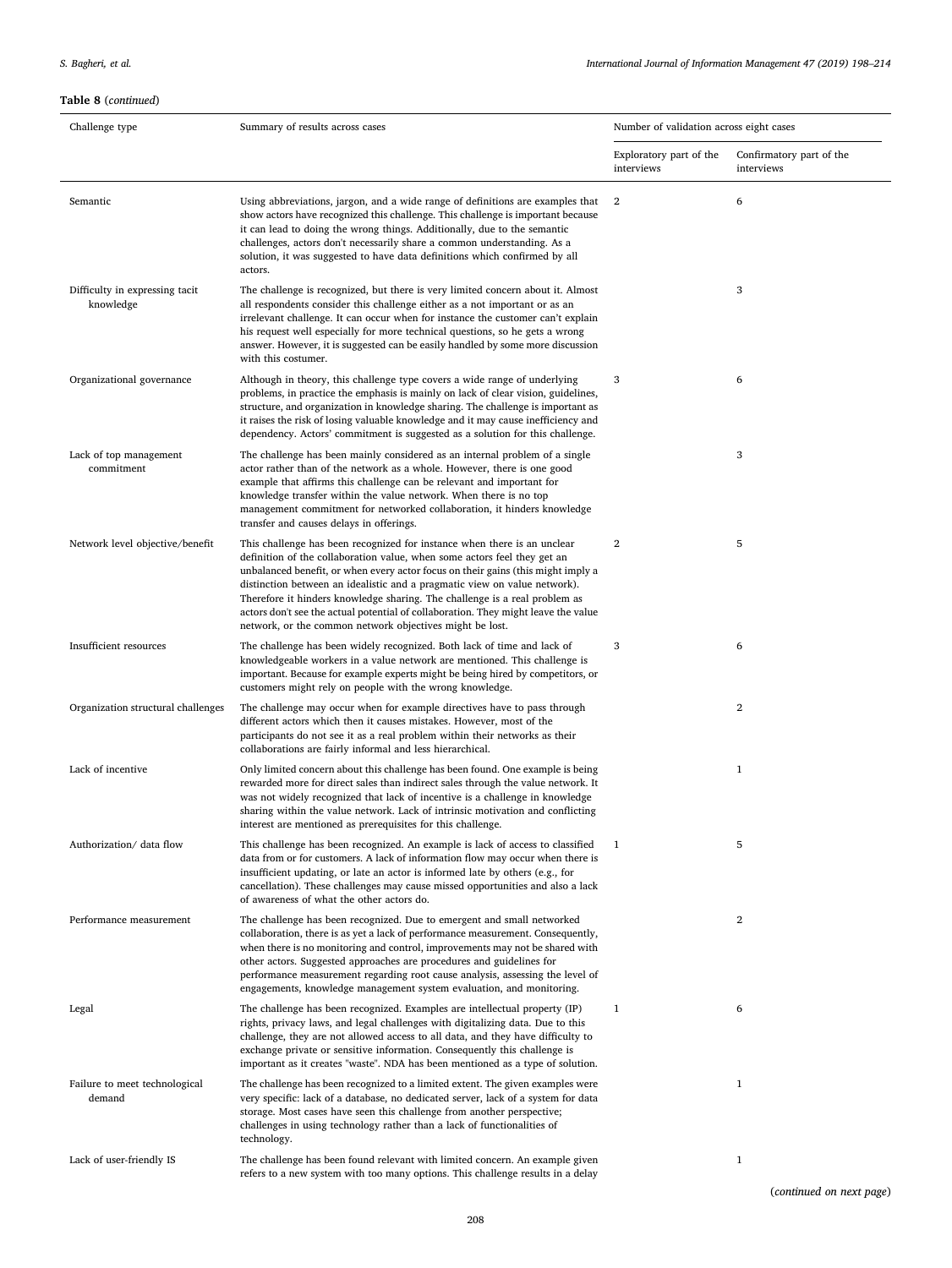#### **Table 8** (*continued*)

| Challenge type   | Summary of results across cases                                                                                                                                                                                                                                                                                                                                                                                                                                                                                                                | Number of validation across eight cases |                                        |
|------------------|------------------------------------------------------------------------------------------------------------------------------------------------------------------------------------------------------------------------------------------------------------------------------------------------------------------------------------------------------------------------------------------------------------------------------------------------------------------------------------------------------------------------------------------------|-----------------------------------------|----------------------------------------|
|                  |                                                                                                                                                                                                                                                                                                                                                                                                                                                                                                                                                | Exploratory part of the<br>interviews   | Confirmatory part of the<br>interviews |
|                  | in adoption and acceptance of this technology because of a required learning<br>curve.                                                                                                                                                                                                                                                                                                                                                                                                                                                         |                                         |                                        |
| Data quality     | The challenge has been widely recognized. Incomplete data and poor quality<br>data are mentioned. This challenge is important as actors are looking for<br>something which is might longer exist. The challenge causes mistakes in reports,<br>and it may lead to wrong decisions.                                                                                                                                                                                                                                                             |                                         | 6                                      |
| Data overload    | The challenge has been recognized by several participants as a relevant<br>challenge. It may cause inefficiency or a lack of clarity in who pays for what.<br>Suggested solutions are technological, such as computer grid.                                                                                                                                                                                                                                                                                                                    |                                         | $\mathbf{2}$                           |
| Data security    | This challenge seems to be a sensitive and complex challenge. Some participant<br>hesitated to talk about it. The challenge is relevant for instance when one actor<br>by knowing a URL can log in from an unsecured environment, or when actor<br>overreacts and seals everything so people could not access relevant data. The<br>challenge is closely related to transparency. The challenge is important as one<br>can abuse data and such data can be sensitive. To overcome the challenge<br>encryption is mentioned as a solution type. |                                         | 3                                      |
| Data integration | The challenge has been widely recognized. For instance, different systems using<br>different identifiers for customers. Due to such a challenge there is a limited<br>connection between systems or one system is not able to store data. The<br>challenge is found to be an important challenge as it causes incorrect<br>information and might impact the business outcome.                                                                                                                                                                  | 1                                       | 5                                      |

Discussions on the results will be given in the following section.

CKTC within the specific context of a value network. These are the ones that value networks could start looking at. However, since the data that were used in the analysis were not based on a representative sampling of survey type research, the results are not statistically significant. This requires further investigation in future research through conducting large-scale survey.

- 5) The two challenges of *lack of incentive* and *failure to meet technological demand* were only recognized in a single case and they are considered by the participant as unimportant challenges. This suggests that these are ones that probably should be looked at last, if at all. This could be confirmed in future research.
- 6) Apart from the summary of challenge types [\(Table 8\)](#page-10-0), a more general overview of the challenges can be obtained when we look at the level of the challenge area. From analysis of empirical data, we identified that the most of challenge types that identified by participants as relevant challenge fall under the areas of *language/understanding* and *network structure.* We also realized that most of challenge types identified by participants as an important, fall under the challenge area of the *social* aspect. This result is in line with research which emphasizes the importance of social and communicational challenges in value network studies ([Matthyssens &](#page-17-20) [Vandenbempt, 2008\)](#page-17-20). This findings indicate that these challenge areas: *language/understanding*, *network structure*, and *social aspect* might be the more problematic areas in a value network setting. This needs further investigation in future research.

Regarding part 2 of this discussion, the importance and relevance of knowledge transfer challenges in a network setting are acknowledged in the literature. However, the comparison of the proposed VN-CKTC reference model, which is validated in practice, with the existing frameworks ([Table 9](#page-13-0)) reveals that the previous studies are divergent in their approach and limited in the scope. Therefore, they provide insufficient coverage of the possible challenges. In contrast, our VN-CKTC reference model has a broader scope and embraces all challenges mentioned by other frameworks and several more. For instance, while the existing frameworks recurrently report the challenges such as *data* *integration, lack of willingness,* and *lack of trust*, none of them identify these four challenges: *complex network, knowledge source reliability, authorization/data flow,* and *data overload*. Hence, the VN-CKTC reference model, which relies on a well-structured methodology, proposes a wider view of the challenges.

Regarding part 3 of this section, the main empirical findings are better understanding and descriptions of the VN-CKTC based on the real experiences of the participants and also the identification of occurrence and importance of these challenges in a value network setting. Besides that, through further content analysis of the empirical data, we identified some indications on the expected outcomes of the VN-CKTC, and some indication of the solution types suggested overcoming them. In the following, the empirical findings of this study on the expected outcomes and the solutions to overcome the challenges are discussed and compared with prior studies.

Regarding the expected outcomes, as mentioned by the participants, the VN-CKTC have negative consequences. They negatively effect on the traditional variety of performance measures (e.g., efficiency, time, cost, joint- goal problems, dependency, delays, wrong joint decisions, additional works, who pays for the mistake, hinder/slow down/stop collaboration) as well as on the customer experience (e.g., service missing, get wrong answer/support, not understanding/ misunderstanding the customer problem, one actor may take over the customer relation). However, the findings did not reveal measures that analyze customer experiences in detail. This limitation is in line with a general concern among scholars that metrics used to measure co-creation value and the (quality of the) customer experience have not yet been well developed [\(Lemke, Clark, & Wilson, 2011;](#page-17-32) [Payne et al.,](#page-17-6) [2008\)](#page-17-6). Since the customer experience is personal, to be able to measure such outcomes, it is required to define desired outcomes [\(Zomerdijk &](#page-17-33) [Voss, 2010\)](#page-17-33) and to develop metrics on customer experience quality ([Andreassen et al., 2016](#page-16-21); [Lemke et al., 2011\)](#page-17-32).

Regarding the proposed solutions to overcome the VN-CKTC, the participants mentioned solutions in the communication area (such as having at least one meeting, joint kick-off meeting, conversation, communication, contact, asking and double checking). Commitment to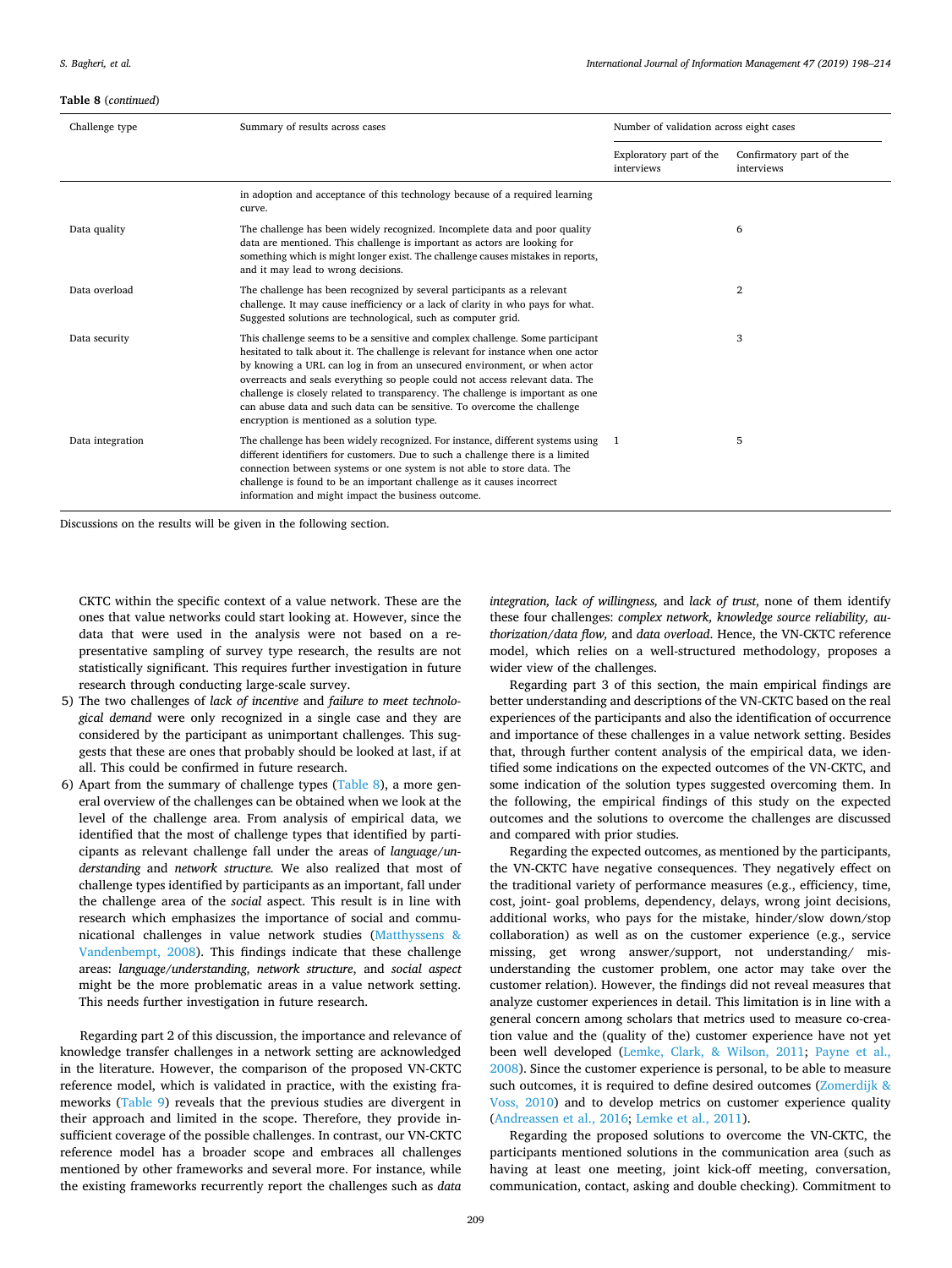<span id="page-13-0"></span>

| The VN-CKTC reference model |                                      | Existing frameworks   |                      |                                      |                       |                              |                       |                            |                               |                         |                               |
|-----------------------------|--------------------------------------|-----------------------|----------------------|--------------------------------------|-----------------------|------------------------------|-----------------------|----------------------------|-------------------------------|-------------------------|-------------------------------|
| Challenge area              | Challenge type                       | Duan et al.<br>(2010) | Lin et al.<br>(2012) | Pawlowski (2014)<br>Pirkkalainen and | Hong et al.<br>(2011) | Winroth (2013)<br>Paulin and | Haug et al.<br>(2013) | Maxwell (2011)<br>Yang and | Patil and Kant<br>(2014)      | Kembro et al.<br>(2017) | Zahedi et al.<br>(2016)       |
| Network structure           | Transactive memory<br>Relationship   |                       | >                    |                                      |                       | >                            |                       |                            |                               | >                       | ><br>$\overline{\phantom{0}}$ |
|                             | Complex network                      |                       |                      |                                      |                       |                              |                       |                            |                               |                         |                               |
|                             | General distance                     |                       |                      |                                      | ⋗                     |                              |                       |                            |                               |                         | >                             |
|                             | Cultural distance                    | >                     |                      |                                      | >                     |                              |                       |                            |                               | >                       | >                             |
| Social aspect               | Knowledge source reliability         |                       |                      |                                      |                       |                              |                       |                            |                               |                         |                               |
|                             | Fear of losing knowledge             |                       |                      |                                      |                       |                              |                       |                            |                               |                         | ⋗                             |
|                             | Lack of willingness<br>Lack of trust |                       | >                    | >                                    | ><br>>                | >                            |                       | $\mathbf{I}$<br>$\!>$      | ><br>$\overline{\phantom{0}}$ | >                       | ><br>>                        |
| language / understanding    | Insufficient mutual                  |                       |                      |                                      | $\rightarrow$         | >                            |                       | $\!>$                      |                               |                         |                               |
|                             | understanding                        |                       |                      |                                      |                       |                              |                       |                            |                               |                         |                               |
|                             | Contextualization                    |                       |                      | >                                    |                       |                              |                       |                            |                               |                         | >                             |
|                             | Semantic                             |                       | >                    | >                                    |                       |                              |                       |                            |                               | >                       | >                             |
|                             | Difficulty in expressing tacit       |                       |                      |                                      |                       |                              |                       |                            | $\Rightarrow$                 |                         | $\Rightarrow$                 |
|                             | knowledge                            |                       |                      |                                      |                       |                              |                       |                            |                               |                         |                               |
| Organizational aspect       | Organizational governance            |                       | >                    | >                                    |                       |                              | >                     |                            | $\!>$                         | $\Rightarrow$           | >                             |
|                             | Lack of top management               |                       |                      |                                      |                       |                              | >                     |                            | $\, > \,$                     |                         |                               |
|                             | commitment                           |                       |                      |                                      |                       |                              |                       |                            |                               |                         |                               |
|                             | Network level objective/             |                       |                      |                                      |                       |                              |                       | >                          |                               | $\Rightarrow$           | $\mathord{\succ}$             |
|                             | benefit                              |                       |                      |                                      |                       |                              |                       |                            |                               |                         |                               |
|                             | Insufficient resources               |                       | >                    | >                                    | $\!>\,$               |                              | >                     |                            | $\Rightarrow$                 | $\mathbf{I}$            | $\Rightarrow$                 |
|                             | Organization structural              | >                     | >                    |                                      |                       |                              |                       | >                          |                               |                         | $\Rightarrow$                 |
|                             | Lack of incentive<br>challenges      |                       |                      | >                                    |                       |                              | ⋗                     |                            |                               |                         |                               |
|                             | Authorization / data flow            |                       |                      |                                      |                       |                              |                       |                            |                               |                         |                               |
|                             | Performance measurement              |                       |                      |                                      |                       |                              |                       |                            |                               | ⋗                       |                               |
|                             | Legal                                |                       |                      |                                      |                       |                              |                       | >                          |                               | $\Rightarrow$           |                               |
| Technical aspect            | Failure to meet technological        |                       |                      | >                                    |                       |                              | >                     |                            | >                             |                         | >                             |
|                             | demand                               |                       |                      |                                      |                       |                              |                       |                            |                               |                         |                               |
|                             | Lack of user-friendly IS             |                       |                      |                                      |                       |                              | $\!>\,$               | >                          |                               |                         | >                             |
|                             | Data quality                         |                       |                      |                                      |                       |                              |                       | >                          |                               | $\Rightarrow$           |                               |
|                             | Data overload                        |                       |                      |                                      |                       |                              |                       |                            |                               |                         |                               |
|                             | Data security                        |                       | >                    |                                      |                       |                              |                       |                            | $\rightarrow$<br>>            |                         |                               |
|                             | Data integration                     |                       |                      | >                                    |                       |                              |                       | >                          |                               | >                       | >                             |

Table 9 Comparison of VN-CKTC reference model with other frameworks. Comparison of VN-CKTC reference model with other frameworks.

 $(\vee;$  knowledge transfer challenge is identified). (√: knowledge transfer challenge is identified).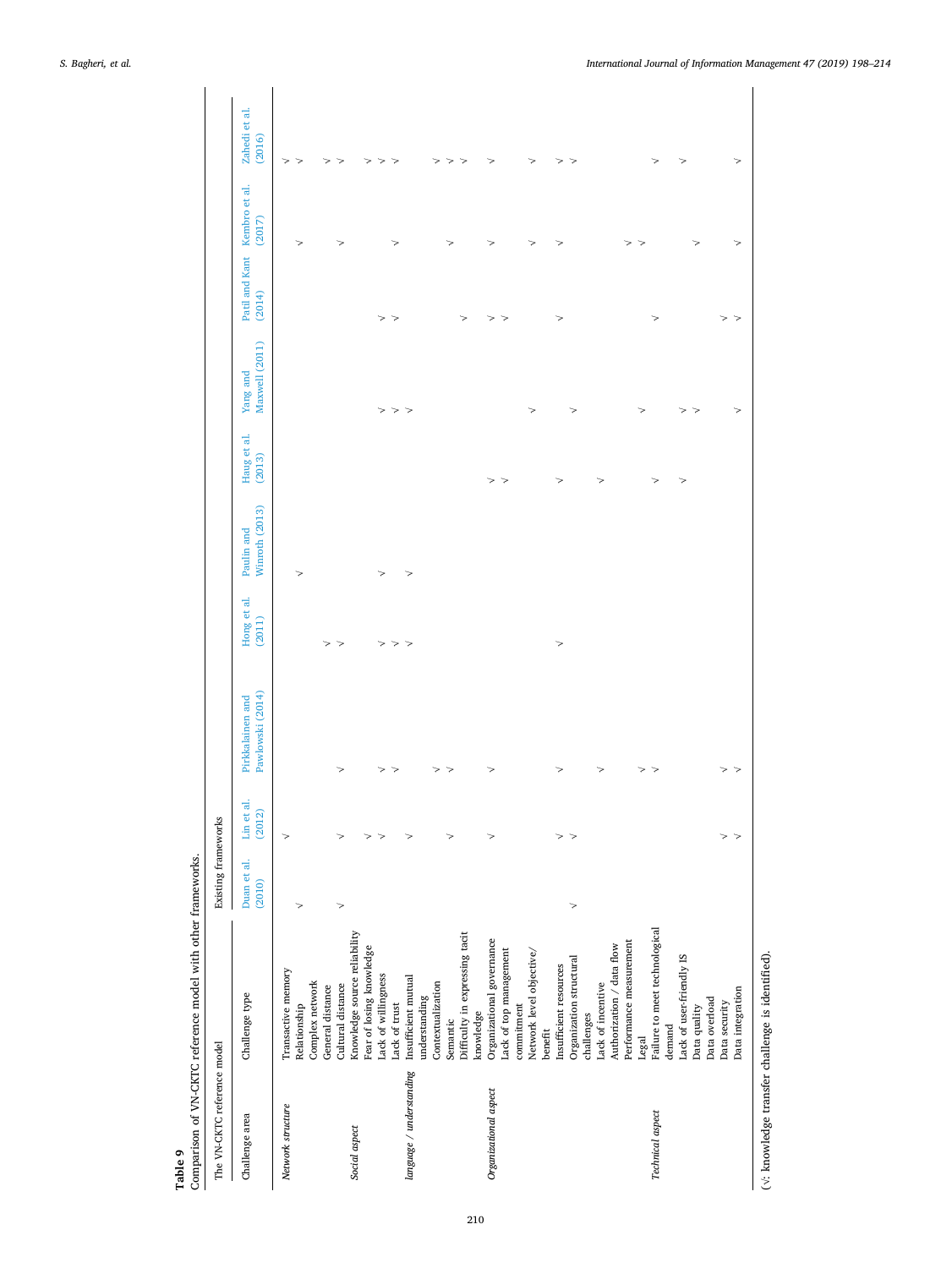the partnership and a predilection for partners with a similar size and background were also mentioned. More technical solutions were also stated by the participants, such as data definitions confirmed by all actors, non-disclosure agreements, and computer grid. To address knowledge transfer challenges, in literature, a number of solution types such as managerial, communicational, technological, architectural, and governance solutions are suggested. For instance, [Alavi and Tiwana](#page-16-22) [\(2002\)](#page-16-22) propose different knowledge management approaches (e.g., searchable repositories and notification profiles) to deal with the transactive memory challenge and failure in sharing contextual knowledge. [Collins and Hitt \(2006\)](#page-16-23) propose learning by doing, frequent communication, and on-site meeting as solutions to overcome challenges of sharing tacit knowledge between collaborating partners. [Riege](#page-17-37) [\(2007\)](#page-17-37) suggests a list of managerial actions to prevail over knowledge transfer challenges. Regarding technological solutions, three examples are given. [Hong, Suh, and Koo, \(2011\)](#page-17-34) propose the use of conversational knowledge sharing based on a community of practice and Web 2.0 to resolve knowledge transfer challenges. [Ng, Scharf, Pogrebna, and](#page-17-38) [Maull, \(2015\)](#page-17-38) offer informational asymmetries, and complexity challenges of knowledge transfer can be solved by using Internet of Things. [Butler, Feller, Pope, Emerson, and Murphy, \(2008\)](#page-16-24) propose a technical architecture to support knowledge sharing. Besides these suggested solutions which are more focused on specific challenges, in some other studies, a broader range of solutions for different knowledge transfer challenges are identified [\(Nidhra et al., 2013](#page-17-9); [Zahedi et al., 2016](#page-17-11)).

In part 4 of this section, research and managerial implications are discussed. Regarding research implications, the identified challenges, which are validated by the empirical evidences, demonstrate customer knowledge transfer in a value network setting is a problematic area and the VN-CKTC reference model provides overviews on what types of challenges might be encountered in a value network setting. More specifically, a set of nine challenges: *complex network, data integration, lack of willingness, insufficient resources, semantic, organizational challenges, insufficient mutual understanding, authorization/ data flow,* and *data quality* were identified in more than half of the cases and are recognized by the participants as an important challenge. These challenges were also identified in the exploratory part of the interviews. This set gives an indication of the most important and relevant VN-CKTC within the specific context of a value network. This requires further investigation in future research.

In addition, the proposed VN-CKTC reference model has four additional challenges (i.e., *complex network, knowledge source reliability, authorization/data flow,* and *data overload*) which are not covered by the existing frameworks [\(Table 9\)](#page-13-0). We suggest that more attention should be paid to investigating these additional challenges in future research.

Regarding managerial implications, customer knowledge transfer among actors of the VNs is required to facilitate and to improve the cocreated customer solution experience. To achieve effective knowledge transfer across a value network, this VN-CKTC reference model provides a well-structured insight for decision makers in a value network to analyse their situation. They can assess their network against the list of 28 challenge types to identify existing or potential challenges. Then based on the results of such an analysis, a prioritized list of the most critical challenges which frequently occur in their value network can be developed. Accordingly, managerial effort, resource allocation, and different types of solutions may be directed to deal with the identified challenges. For instance, such a prioritized list of VN-CKTC can provide a well-defined basis to guide a user requirements elicitation process aimed at developing relevant IT-based systems supports [\(Bagheri,](#page-16-25) [Kusters, & Trienekens, 2017\)](#page-16-25).

In the last part of this section, limitations of this study are discussed. Firstly, in contrast with the outdated challenge *lack of communication facilities*, it was suggested in case 7 that the opposite might be true. As the participant from case 7 stated, "*the sending side wants to communicate this but what channel do we use? So that is a consideration. That you don't know anymore what is the best channel? At the receiving side: does he keep*

*track of all those media?*" Hence, *too many communication options* might be more of a challenge for customer knowledge transfer across the value network. However, as this challenge was not asked/validated by the other participants, we could not add it to the VN-CKTC reference model. The relevance of this suggested challenge to be included in the VN-CKTC reference model should be investigated in future studies.

Secondly, it should be noticed that the identified knowledge transfer challenges from literature are by no means exhaustive as the keywords used in this systematic review may have biased the coverage of literature. Doing so is beyond the scope of this paper. To counter this bias, in the exploratory part of the interviews, open questions were asked enabling identification of additional challenges that were not included in the proposed VN-CKTC reference framework. Given that the results of this exploratory part overlapped fully with already identified challenges we can be with some confidence state that at least the most relevant challenges have been identified.

Thirdly, we evaluate the validity of the VN-CKTC reference model. Other evaluation criteria of a reference model (e.g., usability and understandability) as suggested by [Matook and Indulska \(2009\)](#page-17-39) should be investigated in future research, although the reactions of the participants suggest acceptance for these challenges.

Fourthly, our empirical findings confirm that the knowledge transfer challenges which are relevant to a business network setting are also relevant to a value network setting. However, we could not find any additional challenge which is specifically relevant for a value network. This means that while our VN-CKTC reference model suggests we cover a most relevant challenges, we cannot claim this list of challenges is complete. This limitation calls for further studies to identify the context-dependent VN-CKTC in a value network setting.

Fifthly, we examined the relevance of the VN-CKTC based on the argumentation of a single actor per value network. For the purpose of the evaluation phase of this study (i.e., validation of the VN-CKTC reference model) this is sufficient. However, in future study with the aim of further understanding of how to deal with such challenges, convergent actions of different actors of the same value network is required. Development of joint actions of different actors, with different perceptions on relevance and importance of the challenges, to mitigate challenges should be investigated in future research.

#### <span id="page-14-0"></span>**6. Conclusions and future work**

This paper, based on a design science research approach, describes the research process of the design and validation of the VN-CKTC reference model. In the design phase, by conducting SLR followed by structured classification, the first version of a VN-CKTC reference model has been designed. In the evaluation phase, this designed artifact was validated across eight value networks. Based on a well-structured data collection and analysis process, 28 challenge types- listed in the VN-CKTC reference model - have been validated and further elaborated on the basis of actual examples and good arguments of the participants. Hence it is reasonable to conclude that these challenges are relevant for customer knowledge transfer within the context of a value network. This phase resulted in a second version of the reference model which encompasses 28 challenge types aggregated in five challenge areas of *network structure, social aspect, language/understanding, organizational aspect,* and *technical aspect challenges*. Our VN-CKTC reference model provides a systematic and wider view of the challenges in relation to customer knowledge transfer in a value network setting. This reference model can provide a common language that value network actors can use to describe VN-CKTC and thus it can support achieving a shared understanding among actors of a value network about these challenges.

We make the following two contributions to the customer knowledge transfer challenges literature. Firstly, following a well-structured methodology, the resulting VN-CKTC reference model provides a systematic and wider view of the various kinds of customer knowledge transfer challenges within a network setting. Secondly, based on actual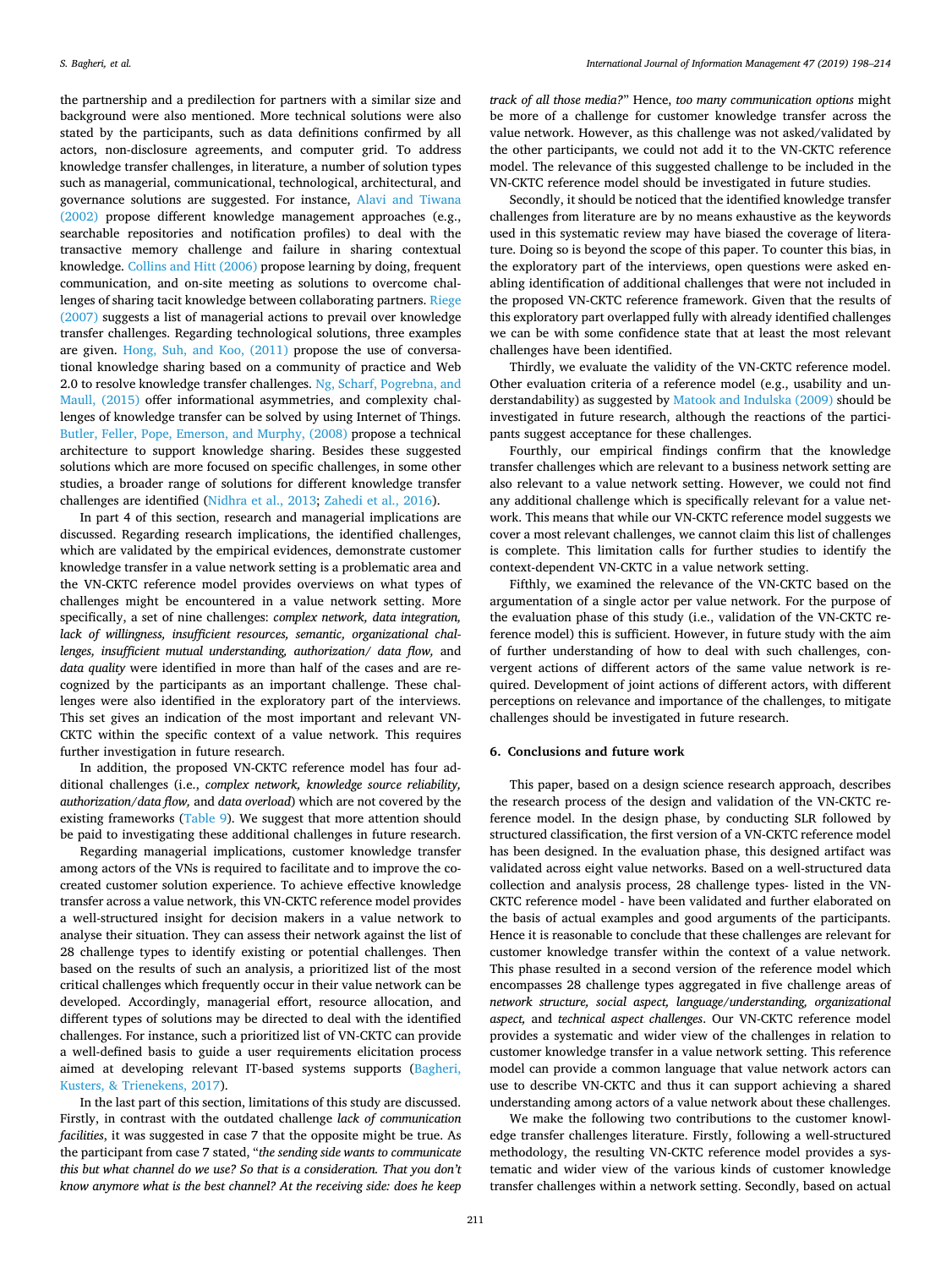experiences of representative actors of eight value networks, the arguments about relevance and importance of VN-CKTC in real-life value network settings are provided which brings additional insights on these challenges in the complex situation of value networks.

Besides the limitations of this study (see Section [5\)](#page-9-0) which give opportunities for further research, here some additional suggestions for future studies are given. Firstly, the resulting validated VN-CKTC reference model can provide a well-established basis for communication and shared understanding about analysis and design of IT-based systems to address knowledge transfer challenges in a value network setting. The usefulness and applicability of this approach should be investigated in future research. Secondly, in this research we conducted eight case studies to validate the relevance of a set of customer knowledge transfer challenges, based on factual evidence and argumentation of participants, in a value network setting. Therefore, the findings of this study are relevant for value network environments. To transfer findings into other type of networks and to enhance the generalization, we suggest to identify similarities and differences for various type of networks in future research. Similarly, the comparison between knowledge transfer challenges within single firms and networks would be a relevant topic for a future studies. Thirdly, future research can also study the effect of contextualization on the perceived challenges by investigating how the distinctive characteristics of each type of network may affect the knowledge transfer process and its related challenges.

#### **Appendix A**

A list of primary studies:

[P1]M. Alavi and A. Tiwana, "Knowledge integration in virtual teams: The potential role of KMS," Journal of the American Society for Information Science and Technology, vol. 53, pp. 1029–1037, 2002.

[P2]P. Bjørn and O. Ngwenyama, "Virtual team collaboration: building shared meaning, resolving breakdowns and creating translucence," Information Systems Journal, vol. 19, pp. 227–253, 2009.

[P3]C. D. Cramton, "The mutual knowledge problem and its consequences for dispersed collaboration," Organization science, vol. 12, pp. 346–371, 2001.

[P4]D. Cumberland and R. Githens, "Tacit knowledge barriers in franchising: practical solutions," Journal of Workplace Learning, vol. 24, pp. 48–58, 2012.

[P5]J. L. Cummings and B.-S. Teng, "Transferring R&D knowledge: the key factors affecting knowledge transfer success," Journal of Engineering and technology management, vol. 20, pp. 39–68, 2003.

[P6]Y. Duan, W. Nie, and E. Coakes, "Identifying key factors affecting transnational knowledge transfer," Information & management, vol. 47, pp. 356–363, 2010.

[P7]M. Easterby-Smith, M. A. Lyles, and E. W. Tsang, "Inter-organizational knowledge transfer: Current themes and future prospects," Journal of management studies, vol. 45, pp. 677–690, 2008.

[P8]M. Eppler, "Knowledge communication problems between experts and decision makers: an overview and classification," The Electronic Journal of Knowledge Management, vol. 5, pp. 291–300, 2007.

[P9]T. Haldin-Herrgard, "Difficulties in diffusion of tacit knowledge in organizations," Journal of Intellectual capital, vol. 1, pp. 357–365, 2000.

[P10]A. Haug and J. Stentoft Arlbjørn, "Barriers to master data quality," Journal of Enterprise Information Management, vol. 24, pp. 288–303, 2011.

[P11]A. Haug, J. Stentoft Arlbjørn, F. Zachariassen, and J. Schlichter, "Master data quality barriers: an empirical investigation," Industrial Management & Data Systems, vol. 113, pp. 234–249, 2013.

[P12]B. Hicks, S. Culley, and C. McMahon, "A study of issues relating to information management across engineering SMEs," International Journal of Information Management, vol. 26, pp.

267–289, 2006.

[P13]D. Hong, E. Suh, and C. Koo, "Developing strategies for overcoming barriers to knowledge sharing based on conversational knowledge management: A case study of a financial company," Expert systems with Applications, vol. 38, pp. 14417–14427, 2011.

[P14]M. Howard, R. Vidgen, and P. Powell, "Automotive e-hubs: exploring motivations and barriers to collaboration and interaction," The Journal of Strategic Information Systems, vol. 15, pp. 51–75, 2006.

[P15]M. Huysman and V. Wulf, "IT to support knowledge sharing in communities, towards a social capital analysis," Journal of information technology, vol. 21, pp. 40–51, 2006.

[P16]C. J. Ivory, N. Alderman, A. T. Thwaites, I. P. McLoughlin, and R. Vaughan, "Working around the Barriers to Creating and Sharing Knowledge in Capital Goods Projects: the Client's Perspective\*," British Journal of Management, vol. 18, pp. 224–240, 2007.

[P17]S. L. Jarvenpaa and A. Majchrzak, "Knowledge collaboration among professionals protecting national security: Role of transactive memories in ego-centered knowledge networks," Organization Science, vol. 19, pp. 260–276, 2008.

[P18]J. H. Kembro, K. Selviaridis, and B. Wagner, "Exploring information sharing in the extended supply chain: an interdependence perspective," Supply Chain Management: An International Journal, vol. 20, 2015.

[P19]M. Khurana, P. Mishra, and A. Singh, "Barriers to information sharing in supply chain of manufacturing industries," International Journal of Manufacturing Systems, vol. 1, pp. 9–29, 2011.

[P20]J. Kotlarsky and I. Oshri, "Social ties, knowledge sharing and successful collaboration in globally distributed system development projects," European Journal of Information Systems, vol. 14, pp. 37–48, 2005.

[P21]J. Kotlarsky, B. van den Hooff, and L. Houtman, "Are we on the same page? Knowledge boundaries and transactive memory system development in cross-functional teams," Communication research, vol. 42, pp. 319–344, 2015.

[P22]S. Li and B. Lin, "Accessing information sharing and information quality in supply chain management," Decision support systems, vol. 42, pp. 1641–1656, 2006.

[P23]C. Lin, B. Tan, and S. Chang, "An exploratory model of knowledge flow barriers within healthcare" Information & Management, vol. 45, pp. 331–339, 2008.

[P24]C. Lin, J.-C. Wu, and D. C. Yen, "Exploring barriers to knowledge flow at different knowledge management maturity stages," Information & Management, vol. 49, pp. 10–23, 2012.

[P25]Z. Lotfi, M. Mukhtar, S. Sahran, and A. T. Zadeh, "Information sharing in supply Chain management," Procedia Technology, vol. 11, pp. 298–304, 2013.

[P26]N. Madenas, A. Tiwari, C. Turner, S. Peachey, and H.-J. Steenhuis, "An analysis of supply chain issues relating to information flow during the automotive product development," Journal of Manufacturing Technology Management, vol. 26, 2015.

[P27]A. Majchrzak, A. Malhotra, and R. John, "Perceived individual collaboration know-how development through information technology–enabled contextualization: Evidence from distributed teams," Information systems research, vol. 16, pp. 9–27, 2005.

[P28]A. Malhotra and A. Majchrzak, "Enabling knowledge creation in far-flung teams: best practices for IT support and knowledge sharing," Journal of Knowledge Management, vol. 8, pp. 75–88, 2004.

[P29]S. McLaughlin, R. A. Paton, and D. K. Macbeth, "Barrier impact on organizational learning within complex organizations," Journal of knowledge management, vol. 12, pp. 107–123, 2008.

[P30]H. Melkas and V. Harmaakorpi, "Data, information and knowledge in regional innovation networks: Quality considerations and brokerage functions," European Journal of Innovation Management, vol. 11, pp. 103–124, 2008.

[P31]D. Nevo, I. Benbasat, and Y. Wand, "Understanding technology support for organizational transactive memory: Requirements,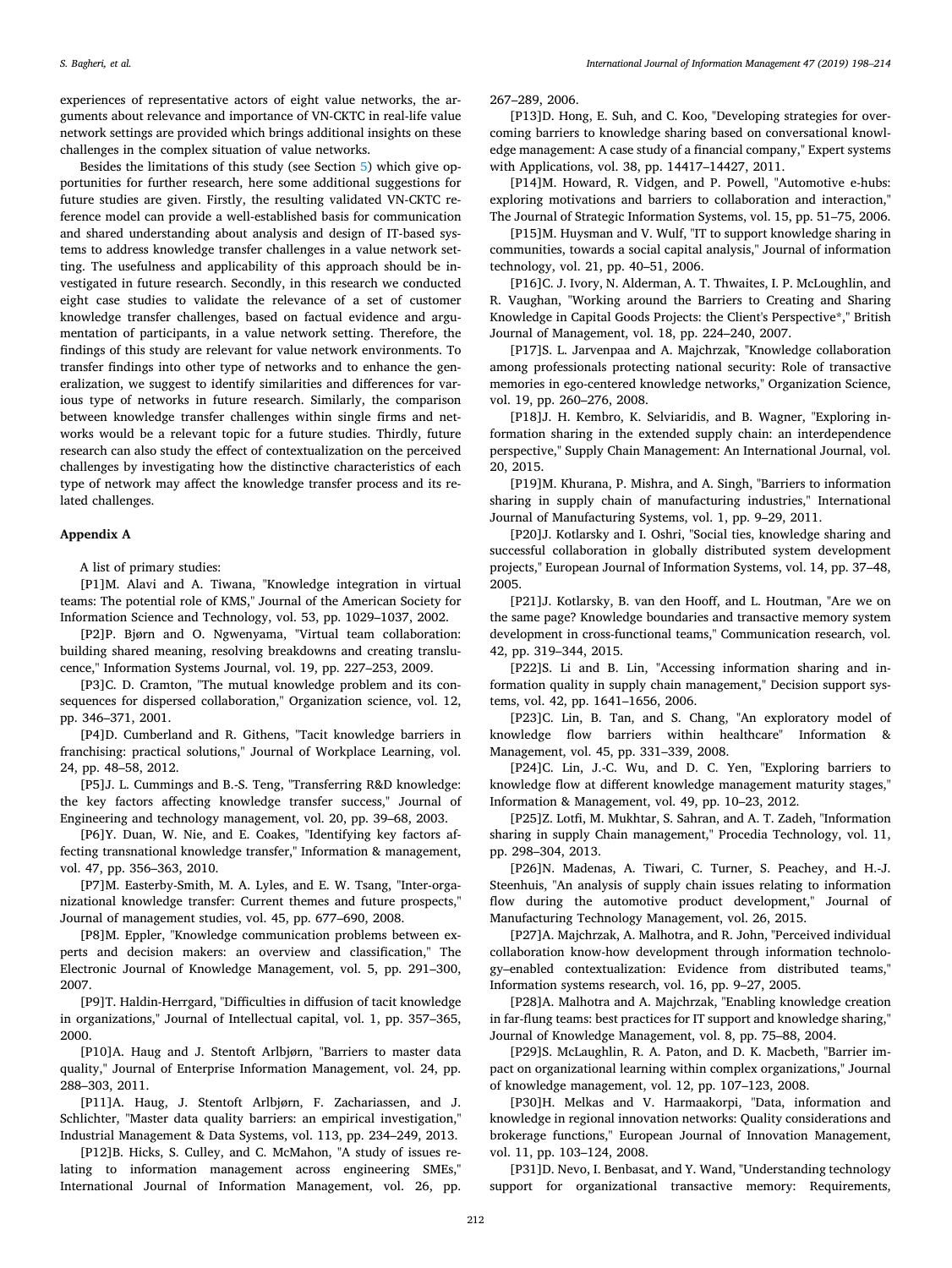application, and customization," Journal of Management Information Systems, vol. 28, pp. 69–98, 2012.

[P32]D. Nevo and Y. Wand, "Organizational memory information systems: a transactive memory approach," Decision support systems, vol. 39, pp. 549–562, 2005.

[P33]S. Nidhra, M. Yanamadala, W. Afzal, and R. Torkar, "Knowledge transfer challenges and mitigation strategies in global software development—A systematic literature review and industrial validation," International journal of information management, vol. 33, pp. 333–355, 2013.

[P34]J. Noll, S. Beecham, and I. Richardson, "Global software development and collaboration: barriers and solutions," ACM Inroads, vol. 1, pp. 66–78, 2010.

[P35]S. K. Patil and R. Kant, "A fuzzy AHP-TOPSIS framework for ranking the solutions of Knowledge Management adoption in Supply Chain to overcome its barriers," Expert Systems with Applications, vol. 41, pp. 679–693, 2014.

[P36]D. Paulin and M. Winroth, "Facilitators, Inhibitors, and Obstacles–A Refined Categorization Regarding Barriers for Knowledge Transfer, Sharing, and Flow," in Proceedings of the 10th International Conference on Intellectual Capital, knowledge Management and Organisational Learning: ICICKM 2013, 2013, p. 320.

[P37]H. Pirkkalainen and J. M. Pawlowski, "Global social knowledge management–understanding barriers for global workers utilizing social software," Computers in Human Behavior, vol. 30, pp. 637–647, 2014.

[P38]D. Praditya and M. Janssen, "Benefits and Challenges in Information Sharing Between the Public and Private Sectors," in Proceedings of the 15th European Conference on eGovernment 2015: ECEG 2015, 2015, p. 246.

[P39]A. A. Pujara, R. Kant, and M. Singh, "Information sharing in supply chain: Modeling the barriers," in Industrial Engineering and Engineering Management (IEEM), 2011 IEEE International Conference on, 2011, pp. 918–922.

[P40]L. Rao and K.-M. Osei-Bryson, "Towards defining dimensions of knowledge systems quality," Expert Systems with Applications, vol. 33, pp. 368–378, 2007.

[P41]T. C. Redman, "The impact of poor data quality on the typical enterprise," Communications of the ACM, vol. 41, pp. 79–82, 1998.

[P42]E. Revilla, J. Sarkis, and J. Acosta, "Towards a knowledge management and learning taxonomy for research joint ventures," Technovation, vol. 25, pp. 1307–1316, 2005.

[P43]B. Rosen, S. Furst, and R. Blackburn, "Overcoming barriers to knowledge sharing in virtual teams," Organizational Dynamics, vol. 36, pp. 259–273, 2007.

[P44]S. Ryan and R. V. O'Connor, "Acquiring and sharing tacit knowledge in software development teams: An empirical study," Information and Software Technology, vol. 55, pp. 1614–1624, 2013.

[P45]D. S. Sayogo and J. R. Gil-Garcia, "Understanding the determinants of success in inter-organizational information sharing initiatives: results from a national survey," in Proceedings of the 15th Annual International Conference on Digital Government Research, 2014, pp. 100–109.

[P46]D. S. Sayogo, J. Zhang, L. Luna-Reyes, H. Jarman, G. Tayi, D. L. Andersen, et al., "Challenges and requirements for developing data architecture supporting integration of sustainable supply chains," Information Technology and Management, vol. 16, pp. 5–18, 2015.

[P47]M. L. Sheng, S.-Y. Chang, T. Teo, and Y.-F. Lin, "Knowledge barriers, knowledge transfer, and innovation competitive advantage in healthcare settings," Management Decision, vol. 51, pp. 461–478, 2013.

[P48]W. A. Sun, S. Mollaoglu, V. Miller, and B. Manata, "Communication Behaviors to Implement Innovations: How Do AEC Teams Communicate in IPD Projects?," Project Management Journal, vol. 46, pp. 84–96, 2015.

[P49]T. van den Broek and A. F. van Veenstra, "Modes of Governance in Inter-Organizational Data Collaborations," 2015.

[P50]S.-U. Yang, M. Kang, and H. Cha, "A Study on Dialogic Communication, Trust, and Distrust: Testing a Scale for Measuring Organization–Public Dialogic Communication (OPDC)," Journal of Public Relations Research, vol. 27, pp. 175–192, 2015.

[P51]T.-M. Yang and T. A. Maxwell, "Information-sharing in public organizations: A literature review of interpersonal, intra-organizational and inter-organizational success factors," Government Information Quarterly, vol. 28, pp. 164–175, 2011.

[P52]P. Yih-Tong Sun and J. L. Scott, "An investigation of barriers to knowledge transfer," Journal of knowledge management, vol. 9, pp. 75–90, 2005

#### **References**

- <span id="page-16-7"></span>[Ahlemann, F. \(2009\). Towards a conceptual reference model for project management](http://refhub.elsevier.com/S0268-4012(18)30955-1/sbref0005) information systems. *[International Journal of Project Management, 27](http://refhub.elsevier.com/S0268-4012(18)30955-1/sbref0005)*, 19–30.
- <span id="page-16-22"></span>[Alavi, M., & Tiwana, A. \(2002\). Knowledge integration in virtual teams: The potential role](http://refhub.elsevier.com/S0268-4012(18)30955-1/sbref0010) of KMS. *[Journal of the American Society for Information Science and Technology, 53](http://refhub.elsevier.com/S0268-4012(18)30955-1/sbref0010)*, [1029–1037](http://refhub.elsevier.com/S0268-4012(18)30955-1/sbref0010).
- <span id="page-16-21"></span>[Andreassen, T. W., Kristensson, P., Lervik-Olsen, L., Parasuraman, A., McColl-Kennedy, J.](http://refhub.elsevier.com/S0268-4012(18)30955-1/sbref0015) [R., Edvardsson, B., et al. \(2016\). Linking service design to value creation and service](http://refhub.elsevier.com/S0268-4012(18)30955-1/sbref0015) research. *[Journal of Service Management, 27](http://refhub.elsevier.com/S0268-4012(18)30955-1/sbref0015)*, 21–29.
- <span id="page-16-3"></span>[Bagheri, S., Kusters, R., & Trienekens, J. \(2015\). The customer knowledge management](http://refhub.elsevier.com/S0268-4012(18)30955-1/sbref0020) [lifecycle in PSS value networks: Towards process characterization.](http://refhub.elsevier.com/S0268-4012(18)30955-1/sbref0020) *Academic [Conferences and Publishing International Limited Reading,](http://refhub.elsevier.com/S0268-4012(18)30955-1/sbref0020)* 66–77.
- <span id="page-16-25"></span>[Bagheri, S., Kusters, R. J., & Trienekens, J. J. \(2017\). Eliciting end users requirements of a](http://refhub.elsevier.com/S0268-4012(18)30955-1/sbref0025) [supportive system for tacit knowledge management processes in value networks: a](http://refhub.elsevier.com/S0268-4012(18)30955-1/sbref0025) Delphi study. *[2017 International Conference on Engineering, Technology and Innovation](http://refhub.elsevier.com/S0268-4012(18)30955-1/sbref0025) [\(ICE/ITMC\),](http://refhub.elsevier.com/S0268-4012(18)30955-1/sbref0025)* 1317–1326.
- <span id="page-16-12"></span>[Bagheri, S., Kusters, R. J., Trienekens, J. J., & Van Der Zandt, H. V. \(2016\). Classification](http://refhub.elsevier.com/S0268-4012(18)30955-1/sbref0030) [framework of knowledge transfer issues across value networks.](http://refhub.elsevier.com/S0268-4012(18)30955-1/sbref0030) *Procedia CIRP, 47*, [382–387](http://refhub.elsevier.com/S0268-4012(18)30955-1/sbref0030).
- <span id="page-16-2"></span>[Ballantyne, D., & Varey, R. J. \(2006\). Creating value-in-use through marketing interac](http://refhub.elsevier.com/S0268-4012(18)30955-1/sbref0035)[tion: The exchange logic of relating, communicating and knowing.](http://refhub.elsevier.com/S0268-4012(18)30955-1/sbref0035) *Marketing Theory, 6*[, 335–348.](http://refhub.elsevier.com/S0268-4012(18)30955-1/sbref0035)
- <span id="page-16-14"></span>[Benbasat, I., Goldstein, D. K., & Mead, M. \(1987\). The case research strategy in studies of](http://refhub.elsevier.com/S0268-4012(18)30955-1/sbref0040) [information systems.](http://refhub.elsevier.com/S0268-4012(18)30955-1/sbref0040) *MIS Quarterly,* 369–386.
- <span id="page-16-4"></span>[Bertoni, M., & Larsson, A. \(2010\). Coping with the knowledge sharing barriers in product](http://refhub.elsevier.com/S0268-4012(18)30955-1/sbref0045) service systems design. *[International Symposium on Tools and Methods of Competitive](http://refhub.elsevier.com/S0268-4012(18)30955-1/sbref0045) [Engineering: 12/04/2010-16/04/2010,](http://refhub.elsevier.com/S0268-4012(18)30955-1/sbref0045)* 903–915.
- <span id="page-16-24"></span>[Butler, T., Feller, J., Pope, A., Emerson, B., & Murphy, C. \(2008\). Designing a core IT](http://refhub.elsevier.com/S0268-4012(18)30955-1/sbref0050) [artefact for Knowledge Management Systems using participatory action research in a](http://refhub.elsevier.com/S0268-4012(18)30955-1/sbref0050) [government and a non-government organisation.](http://refhub.elsevier.com/S0268-4012(18)30955-1/sbref0050) *The Journal of Strategic Information [Systems, 17](http://refhub.elsevier.com/S0268-4012(18)30955-1/sbref0050)*, 249–267.
- <span id="page-16-5"></span>Camarinha-Matos, L. M. (2014). *[Collaborative networks: A mechanism for enterprise agility](http://refhub.elsevier.com/S0268-4012(18)30955-1/sbref0055) [and resilience. Enterprise interoperability VI.](http://refhub.elsevier.com/S0268-4012(18)30955-1/sbref0055)* Springer.
- <span id="page-16-19"></span>[Cavaye, A. L. \(1996\). Case study research: A multi-faceted research approach for IS.](http://refhub.elsevier.com/S0268-4012(18)30955-1/sbref0060) *[Information Systems Journal, 6](http://refhub.elsevier.com/S0268-4012(18)30955-1/sbref0060)*, 227–242.
- <span id="page-16-0"></span>[Chuang, S.-H., & Lin, H.-N. \(2015\). Co-creating e-service innovations: Theory, practice,](http://refhub.elsevier.com/S0268-4012(18)30955-1/sbref0065) and impact on firm performance. *[International Journal of Information Management, 35](http://refhub.elsevier.com/S0268-4012(18)30955-1/sbref0065)*, [277–291](http://refhub.elsevier.com/S0268-4012(18)30955-1/sbref0065).

<span id="page-16-23"></span>[Collins, J. D., & Hitt, M. A. \(2006\). Leveraging tacit knowledge in alliances: The im](http://refhub.elsevier.com/S0268-4012(18)30955-1/sbref0070)[portance of using relational capabilities to build and leverage relational capital.](http://refhub.elsevier.com/S0268-4012(18)30955-1/sbref0070) *[Journal of Engineering and Technology Management, 23](http://refhub.elsevier.com/S0268-4012(18)30955-1/sbref0070)*, 147–167.

- <span id="page-16-16"></span>[Coyne, I. T. \(1997\). Sampling in qualitative research. Purposeful and theoretical sam](http://refhub.elsevier.com/S0268-4012(18)30955-1/sbref0075)[pling; merging or clear boundaries?](http://refhub.elsevier.com/S0268-4012(18)30955-1/sbref0075) *Journal of Advanced Nursing, 26*, 623–630.
- <span id="page-16-15"></span>Creswell, J. W. (2013). *[Research design: Qualitative, quantitative, and mixed methods ap](http://refhub.elsevier.com/S0268-4012(18)30955-1/sbref0080)proaches.* [Sage publications](http://refhub.elsevier.com/S0268-4012(18)30955-1/sbref0080).
- <span id="page-16-10"></span>[Cumberland, D., & Githens, R. \(2012\). Tacit knowledge barriers in franchising: Practical](http://refhub.elsevier.com/S0268-4012(18)30955-1/sbref0085) solutions. *[The Journal of Workplace Learning, 24](http://refhub.elsevier.com/S0268-4012(18)30955-1/sbref0085)*, 48–58.
- <span id="page-16-9"></span>[Duan, Y., Nie, W., & Coakes, E. \(2010\). Identifying key factors affecting transnational](http://refhub.elsevier.com/S0268-4012(18)30955-1/sbref0090) knowledge transfer. *[Information & Management, 47](http://refhub.elsevier.com/S0268-4012(18)30955-1/sbref0090)*, 356–363.
- <span id="page-16-13"></span>[Easterbrook, S., Singer, J., Storey, M.-A., & Damian, D. \(2008\).](http://refhub.elsevier.com/S0268-4012(18)30955-1/sbref0095) *Selecting empirical methods [for software engineering research. Guide to advanced empirical software engineering](http://refhub.elsevier.com/S0268-4012(18)30955-1/sbref0095)*. [Springer](http://refhub.elsevier.com/S0268-4012(18)30955-1/sbref0095).
- <span id="page-16-18"></span>[Eisenhardt, K. M. \(1989\). Building theories from case study research.](http://refhub.elsevier.com/S0268-4012(18)30955-1/sbref0100) *The Academy of [Management Review, 14](http://refhub.elsevier.com/S0268-4012(18)30955-1/sbref0100)*, 532–550.
- <span id="page-16-20"></span>[Elo, S., & Kyngäs, H. \(2008\). The qualitative content analysis process.](http://refhub.elsevier.com/S0268-4012(18)30955-1/sbref0105) *Journal of Advanced [Nursing, 62](http://refhub.elsevier.com/S0268-4012(18)30955-1/sbref0105)*, 107–115.
- <span id="page-16-17"></span>[Ferreira, F. N. H., Cova, B., Spencer, R., & Proença, J. F. \(2016\). A dynamics-based ap](http://refhub.elsevier.com/S0268-4012(18)30955-1/sbref0110)[proach to solutions typology: A case from the aerospace industry.](http://refhub.elsevier.com/S0268-4012(18)30955-1/sbref0110) *Industrial Marketing [Management, 58](http://refhub.elsevier.com/S0268-4012(18)30955-1/sbref0110)*, 114–122.
- <span id="page-16-8"></span>Frank, U. (2007). *[Evaluation of reference models. Reference modeling for business systems](http://refhub.elsevier.com/S0268-4012(18)30955-1/sbref0115) analysis.* [118–140.](http://refhub.elsevier.com/S0268-4012(18)30955-1/sbref0115)
- <span id="page-16-1"></span>[Frow, P., Mccoll-Kennedy, J. R., Hilton, T., Davidson, A., Payne, A., & Brozovic, D.](http://refhub.elsevier.com/S0268-4012(18)30955-1/sbref0120) [\(2014\). Value propositions: A service ecosystems perspective.](http://refhub.elsevier.com/S0268-4012(18)30955-1/sbref0120) *Marketing Theory, 14*, [327–351](http://refhub.elsevier.com/S0268-4012(18)30955-1/sbref0120).
- <span id="page-16-6"></span>[Ghobadi, S., & Mathiassen, L. \(2016\). Perceived barriers to effective knowledge sharing in](http://refhub.elsevier.com/S0268-4012(18)30955-1/sbref0125) agile software teams. *[Information Systems Journal, 26](http://refhub.elsevier.com/S0268-4012(18)30955-1/sbref0125)*, 95–125.
- <span id="page-16-11"></span>[Goulding, C. \(2005\). Grounded theory, ethnography and phenomenology: A comparative](http://refhub.elsevier.com/S0268-4012(18)30955-1/sbref0130) [analysis of three qualitative strategies for marketing research.](http://refhub.elsevier.com/S0268-4012(18)30955-1/sbref0130) *European Journal of*